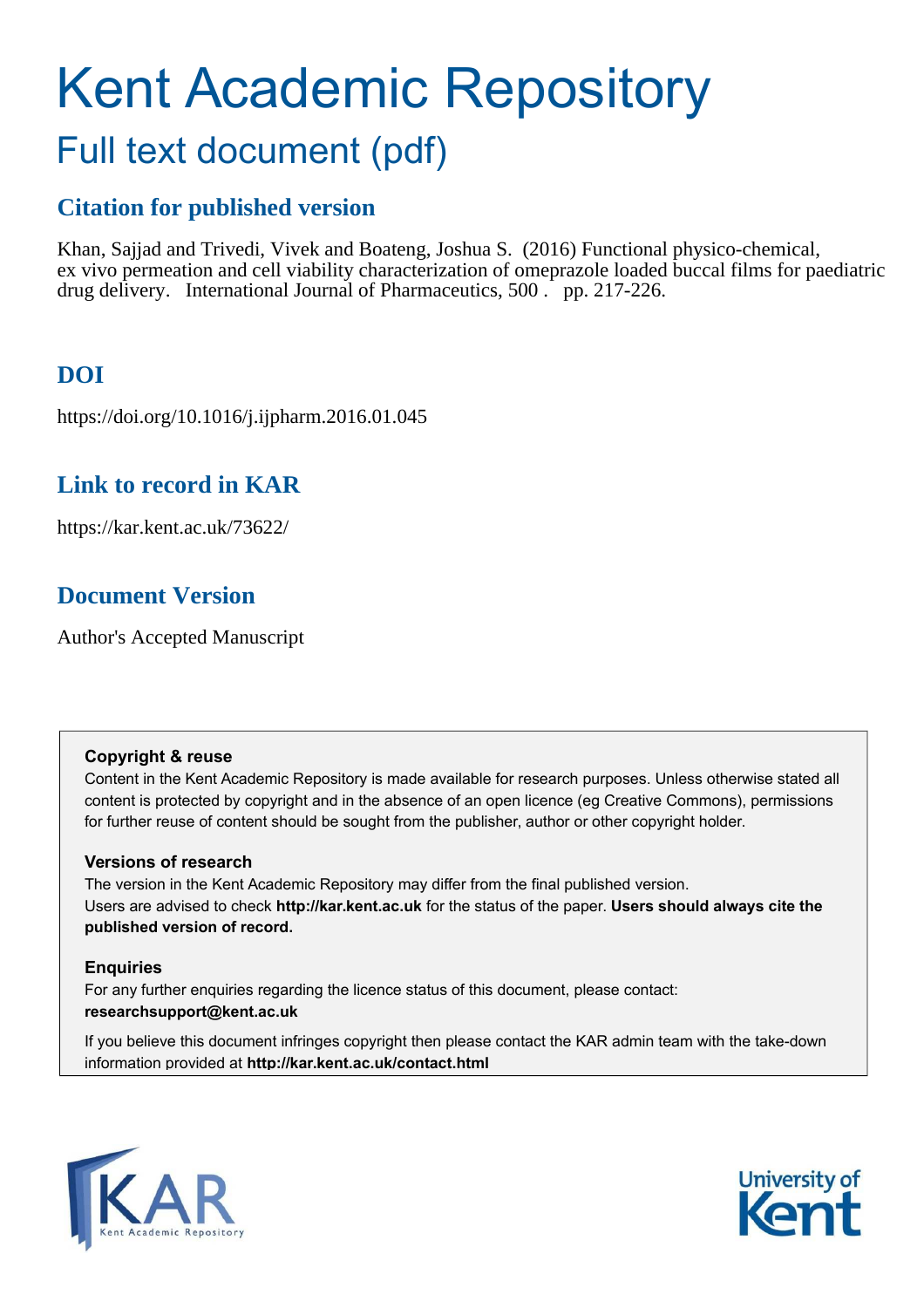## **Functional physico-chemical, ex vivo permeation and cell viability characterization of omeprazole loaded buccal films for pediatric drug delivery**

Sajjad Khan, Vivek Trivedi, Joshua Boateng

5 Department of Pharmaceutical, Chemical and Environmental Science, Faculty of Engineering and Science, University of Greenwich at Medway, Central Avenue, Chatham Maritime, ME4 4TB, Kent, UK.

10

**\*** Corresponding author and request for reprint: (Joshua S Boateng)

Tel: + 44 (0) 208 331 8980, Fax: +44 (0) 208 331 9805

15 E-mail: [J.S.Boateng@gre.ac.uk](mailto:J.S.Boateng@gre.ac.uk); joshboat40@gmail.com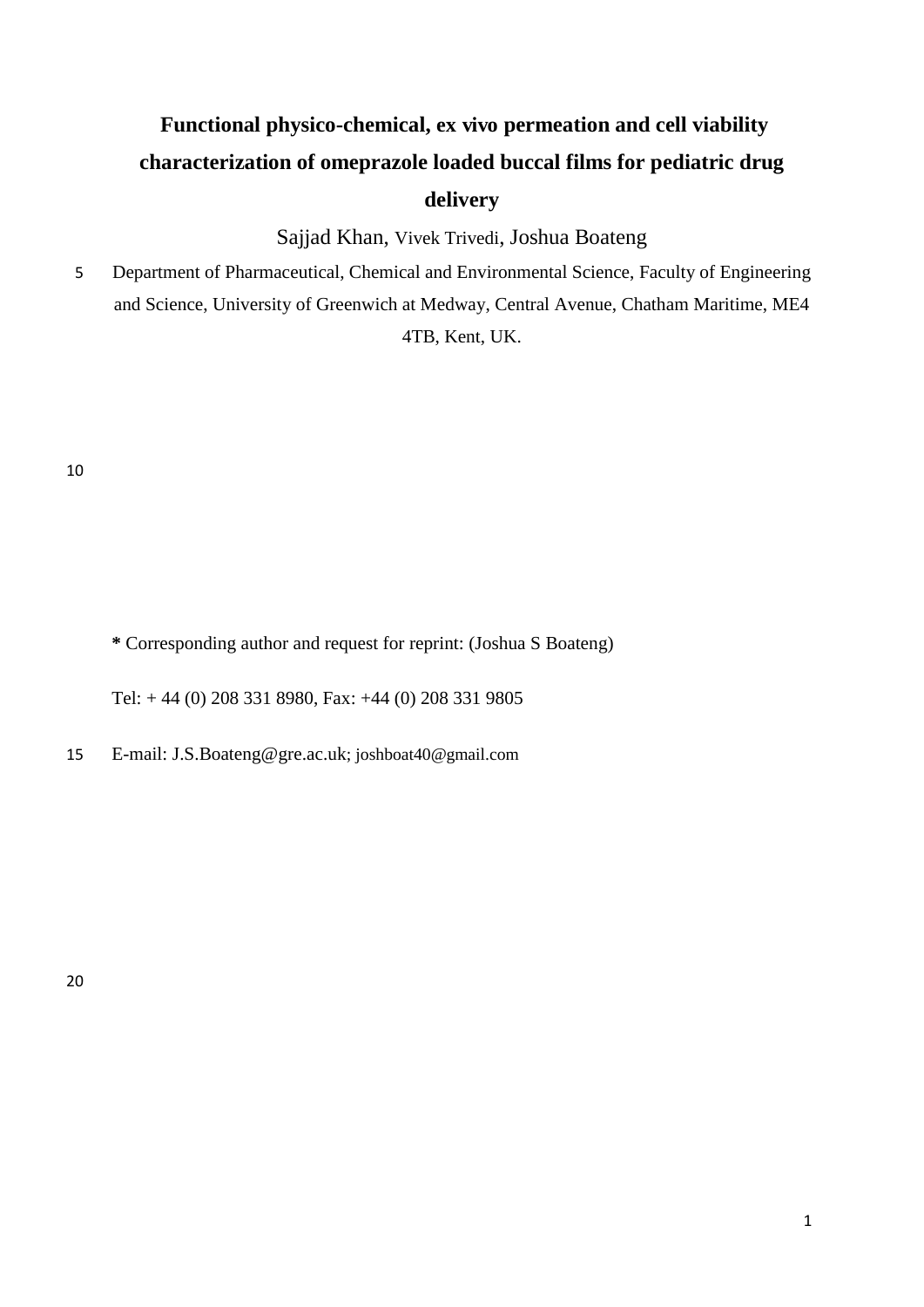#### 25 **ABSTRACT**

Buccal films were prepared from aqueous and ethanolic Metolose gels using the solvent casting approach (40°C). The hydration (PBS and simulated saliva), mucoadhesion, physical stability (20 $^{\circ}$ C, 40 $^{\circ}$ C), in vitro drug (omeprazole) dissolution (PBS and simulated saliva), ex vivo permeation (pig buccal mucosa) in presence of simulated saliva, ex vivo bioadhesion and cell

- 30 viability using MTT of drug loaded (DL) films were investigated. Hydration and mucoadhesion results showed that swelling capacity and adhesion was higher in the presence of PBS than simulated saliva (SS) due to differences in ionic strength. Omeprazole was more stable at 20°C than 40°C whilst omeprazole release reached a plateau within 1 hour and faster in PBS than in SS. Fitting release data to kinetic models showed that Korsmeyer-Peppas equation best fit the
- 35 dissolution data. Drug release in PBS was best described by zero order via non-Fickian diffusion but followed super case II transport in SS attributed to drug diffusion and polymer erosion. The amount of omeprazole permeating over 2 hours was  $275$ ug/cm<sup>2</sup> whilst the formulations and starting materials showed cell viability values greater than 95%, confirming their safety for potential use in paediatric buccal delivery.

40

**Key Words:** Permeation, Cell toxicity, Omeprazole, Metolose, Buccal films, Pediatric.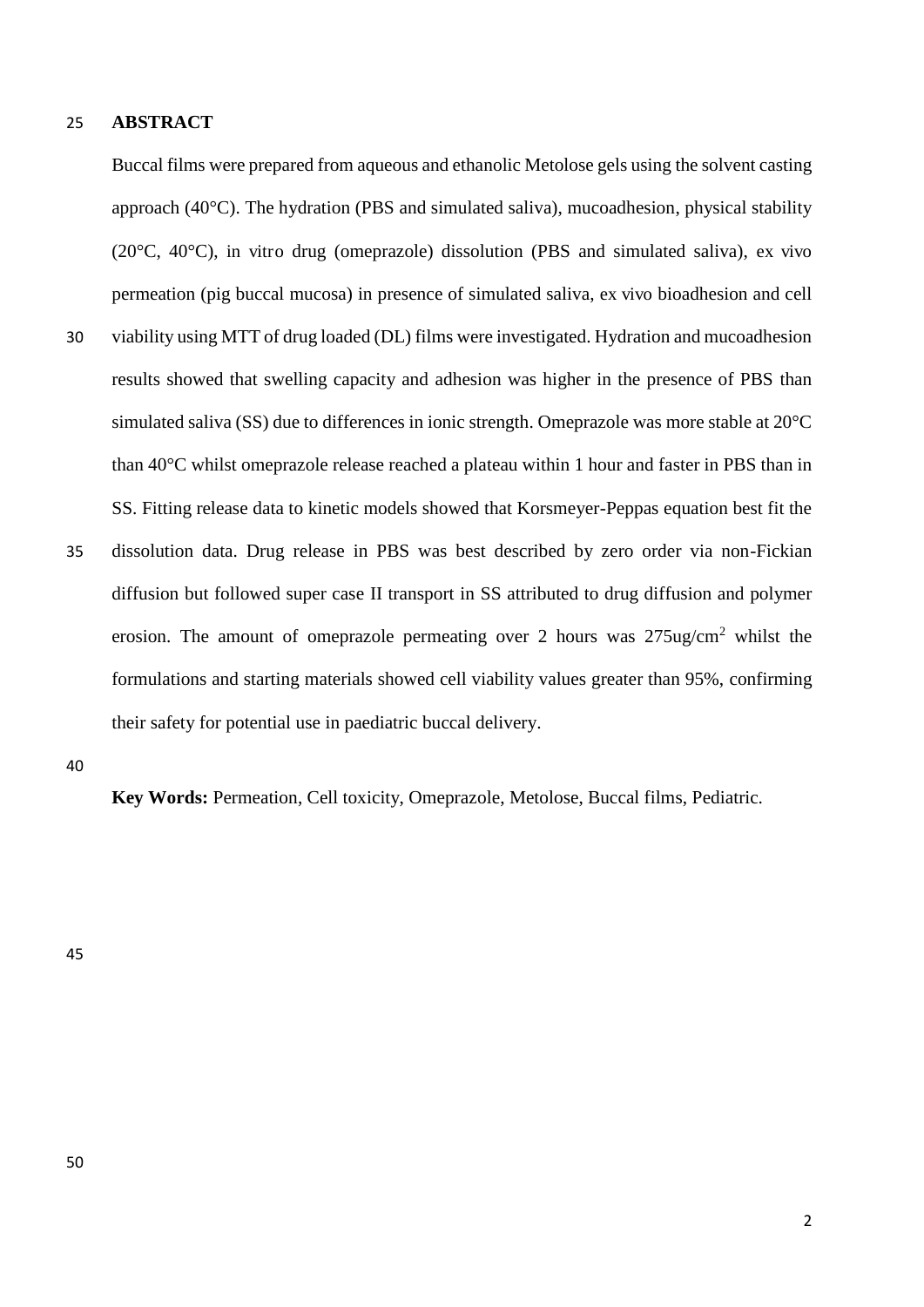#### **1. INTRODUCTION**

The development of age appropriate formulations for paediatric populations is of current topical interest and buccal films have been proposed as suitable alternatives to traditional dosage forms such as tablets and liquids (Lui et al., 2014, Khan et al., 2015). An ideal and 55 effective buccal dosage form is required to possess certain functional properties including bioadhesion (mucoadhesion), hydration and swelling upon imbibing saliva, drug release from the swollen gel and eventual permeation through the buccal membrane (Boateng et al., 2014).

Formulations prepared using mucoadhesive polymers have gained significant interest because of the well-established advantages including prolonging the residence time of the 60 dosage form at the site of application (Tiloo et al., 2011). The process of mucoadhesion involves wetting and swelling of polymer, interpenetration between the polymer chains and the mucosal membrane and formation of chemical bonds between the entangled chains and mucin (Palacio et al., 2012). There are several approaches used to assess the mucoadhesive performance of polymeric dosage forms including texture analyser (Thirawong et al., 2007; 65 Ayensu et al., 2012), rheometry (Tamburic and Craig, 1997) and chemometrics (Boateng et al., 2015). The texture analyser technique (TA) assesses the stickiness, the total work of adhesion (TWA) and the cohesiveness of the dosage forms. Stickiness is described as the maximum force (peak adhesive force –PAF)) required to separate the probe attached to the formulation from the mucosal substrate whereas, the total amount of work exerted in detaching 70 the probe from the mucosal substrate is referred to as work of adhesion and is calculated from the area under the force versus distance curve. Cohesiveness is defined as the intermolecular attraction between the mucosal substrate and formulation, and determined by the travel distance in mm on the force versus distance plot (Thirawong et al., 2007).

Hydration (swelling) is the process that occurs when hydrophilic polymers spread over 75 the surface of a mucosal membrane in order to produce direct contact with the membrane.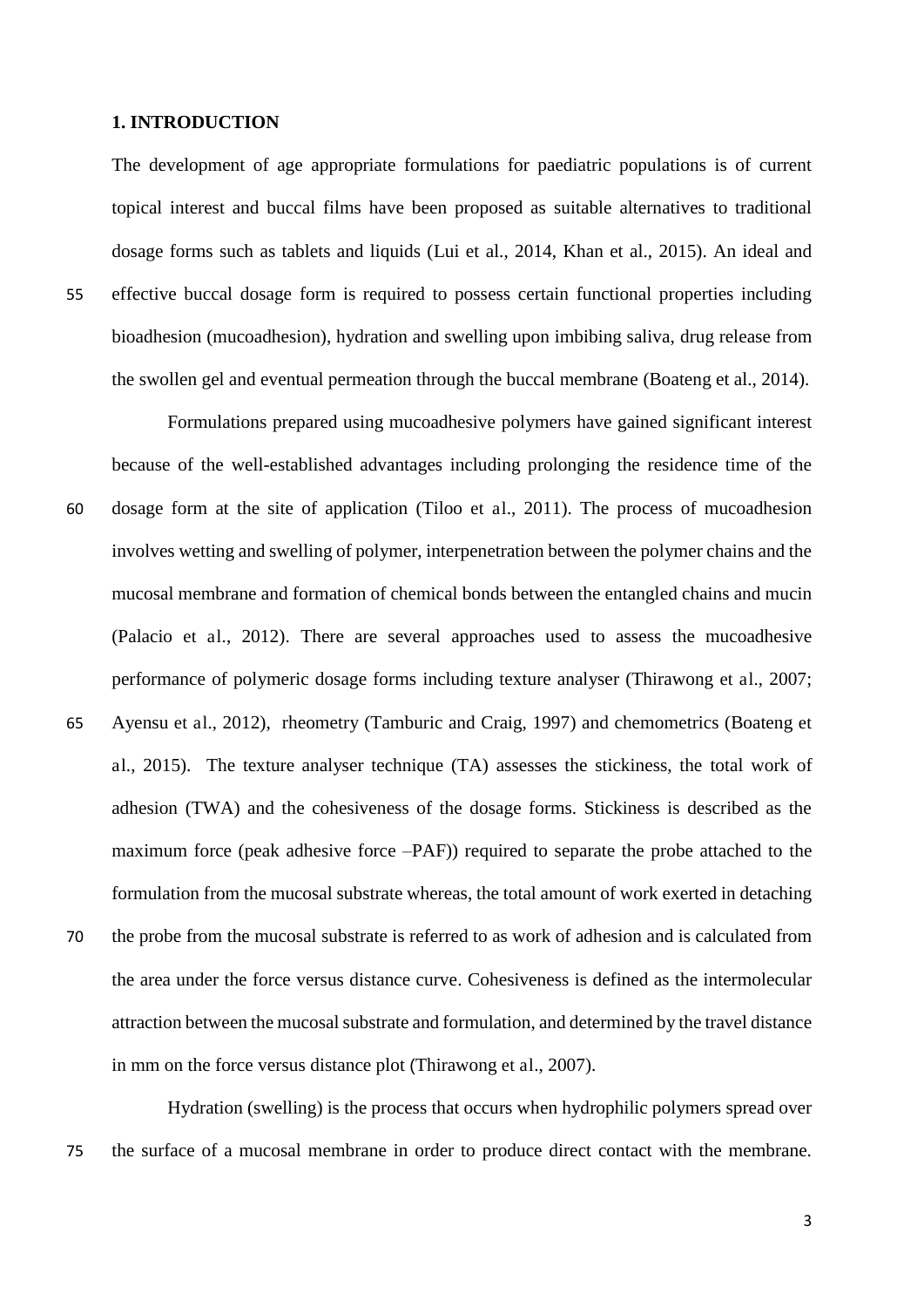Hydration and eventual swelling occurs because the individual component chains situated within the polymer network have an affinity for water and this forms an important stage in mucoadhesion as well as affecting other functional characteristics such as drug release. (Boateng & Ayensu, 2014).

- 80 Drug release is affected by several factors such as physico-chemical properties of the drug, dissolution environment, structural characteristics of the polymeric system and the possible interactions between these factors as described by Fu and Kao, (2010). In the case of swelling controlled drug release systems such as polymer films, a drug is molecularly dispersed within the formulation matrix. Penetration of water (or dissolution medium such as saliva) into 85 the polymer matrix causes the formulation to swell to form a gel and drug diffusion through the swollen polymer matrix is the main driving force controlling the release of drug from the system (Langer & Robison, 1986). However, to understand the mechanism of drug release, various mathematical models are used to study and evaluate the overall kinetics of drug release from polymeric dosage forms such as films (Dash et al., 2010).
- 90 The main barrier to a drug intended for systemic activity following release from a given buccal formulation, is the buccal mucosa and epithelial membrane, which the drug must cross to reach the systemic circulation. Various in vivo and ex vivo models for investigating drug permeation through the buccal mucosa have been reported for different animals such as hamster (Eggerth et al., 1987), rabbit (Nair & Chien, 1993; Dowty et al., 1992), dog (Galey et al., 1976), 95 pig (Chen et al., 1999; Artusia et al., 2003; Sandri et al., 2004) and sheep (Giovino et al., 2013, Boateng & Ayensu., 2014). However, the buccal epithelium of rodents such as hamsters is thick and keratinised and the surface area is small (Shojaei 1998), which limits the extent of drug permeation. Though the dog's buccal mucosa is non keratinised and similar to human buccal epithelium, it is expensive for routine use in in vivo permeation experiments (Shojaei,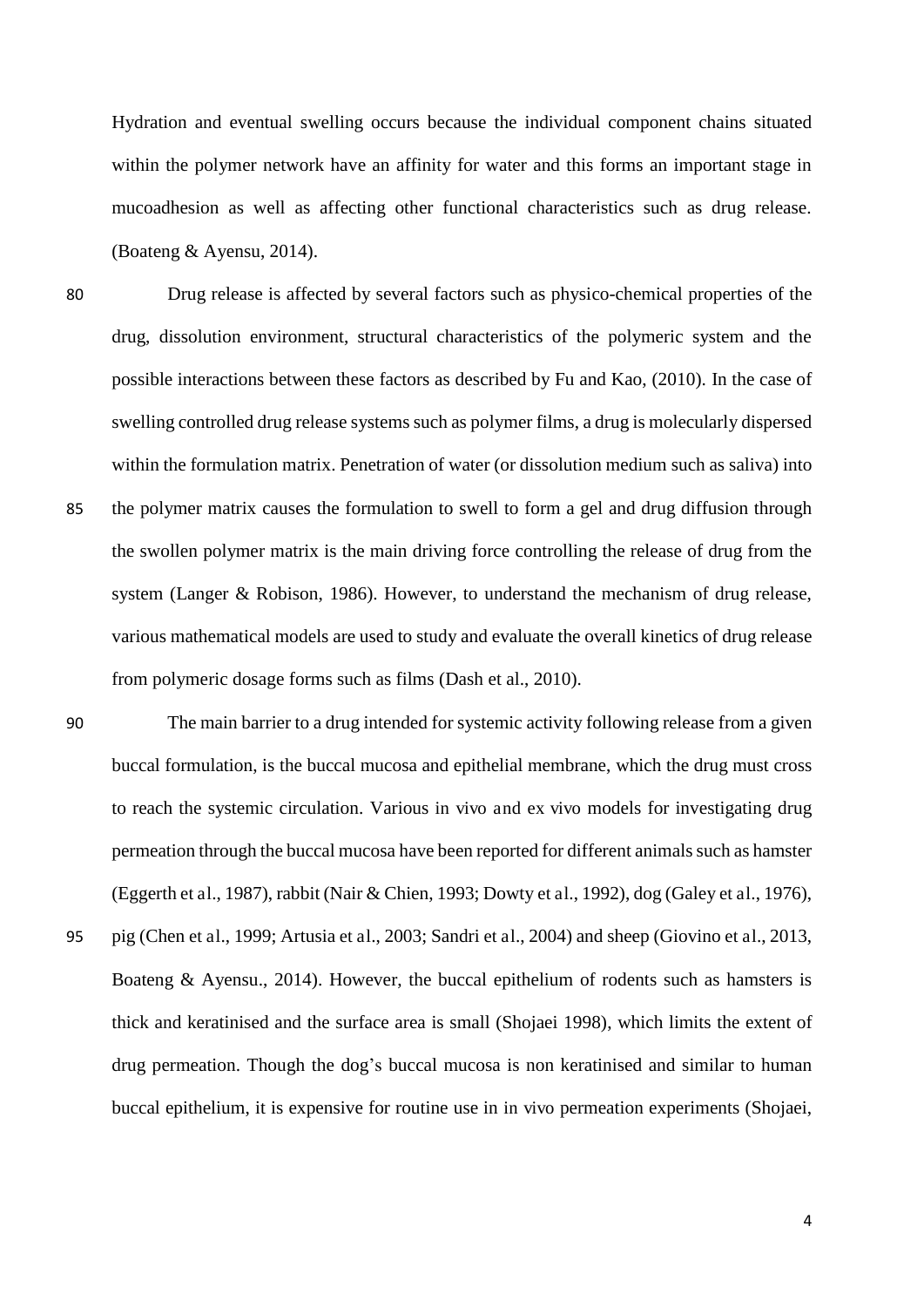100 1998), whilst their use as the most common household pet, makes their availability for ex vivo experiments, very expensive.

However, pig buccal mucosa is also non-keratinised and closest to human tissue in terms of structure and permeability (Franz-Motan et al., 2015). It is smooth and intact and consists of stratified, squamous, epithelium supported on a connective-tissue layer (Squier & 105 Kremer, 2001). In addition, its low cost for in vivo studies and ready availability in local butcheries for ex vivo experiments, makes the porcine buccal mucosa an ideal model for drug permeation studies. The porcine oesophageal mucosa is smooth and intact and consists of stratified, squamous, non-keratinised epithelium supported on a connective-tissue layer (Squier & Kremer., 2001). Various studies have reported on permeation through pig buccal mucosa for 110 different drugs including fentanyl citrate (del Consuelo et al., 2005), beta blockers (Amores et al., 2014), propofol (Tsagogiorgas et al., 2013) and galantamine (De Caro et al., 2008).

 In addition to the above functional characteristics, buccal formulations for paediatric patients are required to be non- toxic, for example, they should not irritate or cause permanent damage to the buccal mucosa membrane, with continuous application (Liu et al., 2014). Cell 115 viability assays are used for drug screening and cytotoxicity tests for chemicals, and pharmaceutical formulations. Specific cell cultures can be used to screen for toxicity by estimation of the basal function of the cell and such testing using specialised cells have proven most useful when the in vivo toxicity of a chemical is already well established (Ekwall et al., 1990).

120 Omeprazole (OME) is an effective short-term treatment for gastric and duodenal ulcers and used in combination with antibiotics for eradication of Helicobacter pylori (Stroyer et al., 2006). An initial short course of OME is the treatment of choice in gastro-oesophageal reflux disease with severe symptoms; children with endoscopically confirmed erosive, ulcerative, or stricturing (narrowing or tightening) of oesophagus (Fass et al., 1998). OME is effective in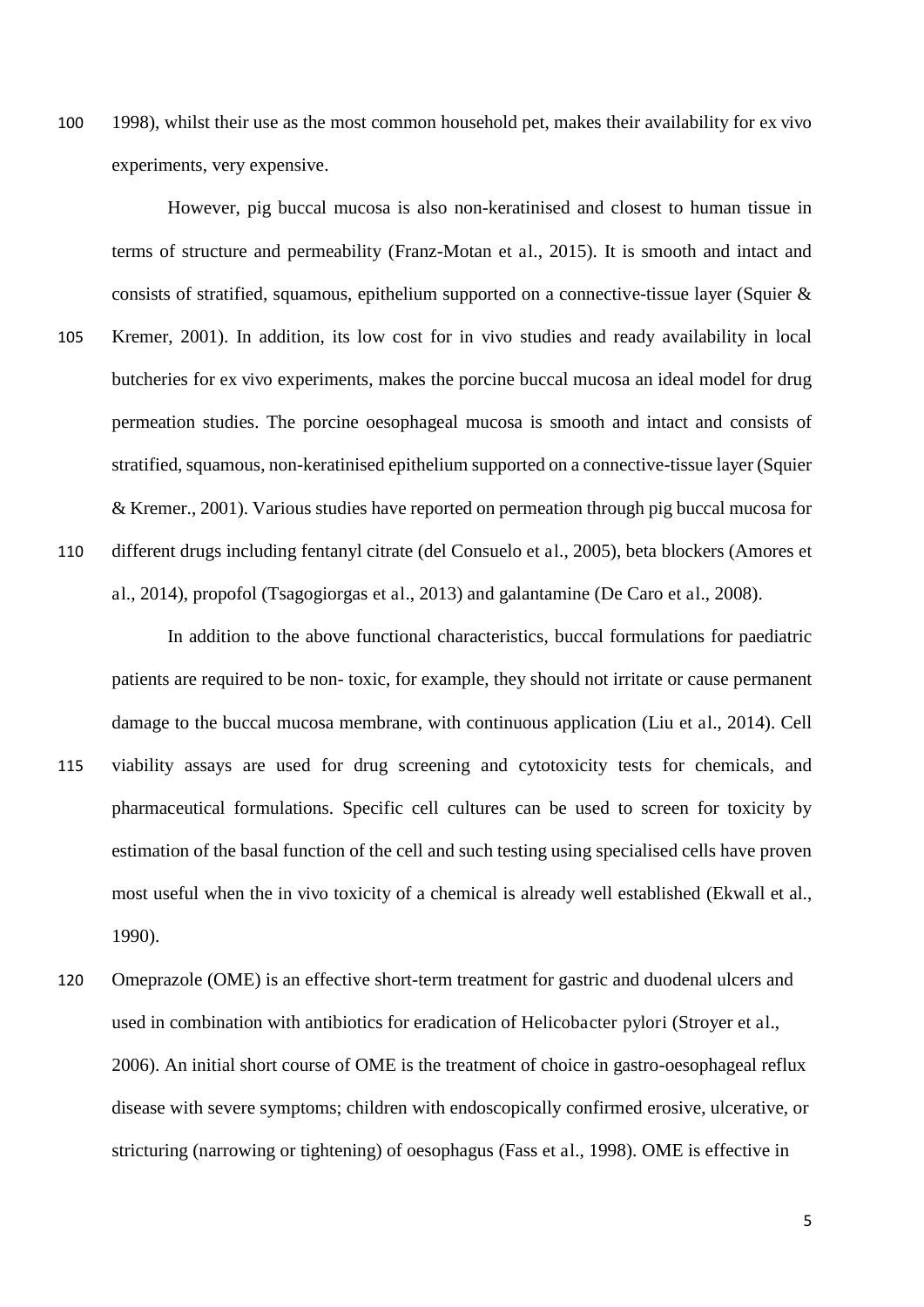- 125 the treatment of Zollinger-Ellison syndrome and is used to reduce the degradation of pancreatic enzyme supplements in children with cystic fibrosis (Nishioka et al., 1999). In aqueous solution its stability is entirely dependent on the initial pH and in acidic and neutral conditions, it is rapidly degraded. To prevent degradation of the drug in the acid medium of the stomach, the drug is formulated as enteric-coated granules in capsule form (Lind et al.,
- 130 1983). Although OME is well absorbed from the gastrointestinal tract, its oral bioavailability in humans is about 40 to 50% suggesting pronounced first pass metabolism for this drug. This makes OME a good candidate for buccal drug delivery where it can avoid both first pass metabolism and gastric acid degradation and was therefore chosen as the model drug in this study.
- 135 Metolose (MET) is a non-ionic cellulose ether comprising methylcellulose and three substitution types of HPMC each available in several grades with varying viscosities. Key properties of MET include solubility in cold water, formation of transparent solutions and forming reversible gels during heating due to its viscoelastic properties, with the formed gel maintaining its shape during the heating. MET can produce transparent films by casting from 140 their gel solutions (Roy et al., 2009).

In this study, the functional characteristics (swelling, mucoadhesion and stability) of optimised films prepared using metolose (MET), intended for paediatric drug delivery, have been investigated. Further, in vitro drug dissolution properties (and release mechanisms), the

145 ex vivo permeation of omeprazole (OME) released from the MET films across pig buccal tissue, in vitro bio-adhesion of the films on the buccal membrane and cell toxicity using MTT assay have been characterised.

#### **2. MATERIALS AND METHODS**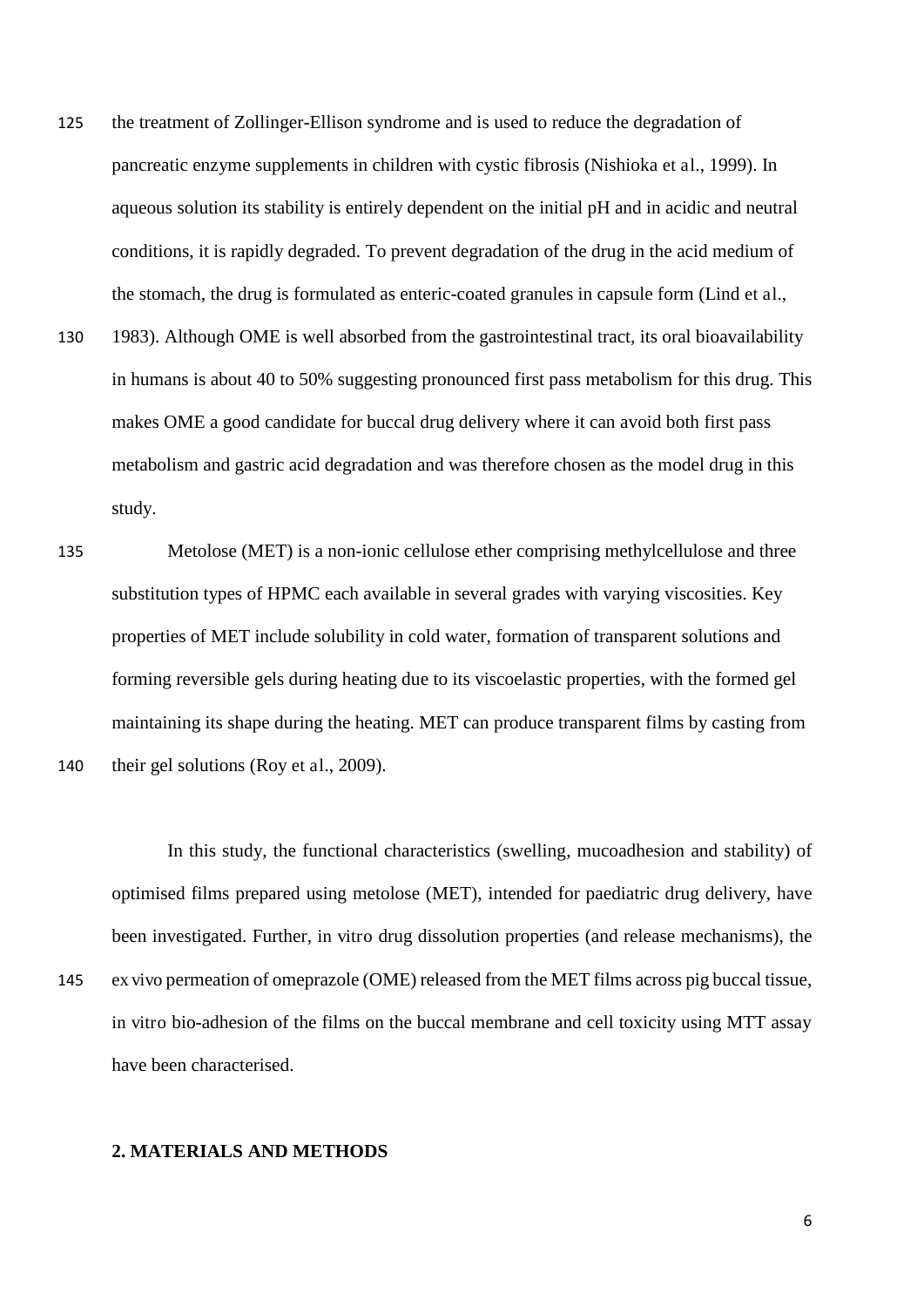#### 150 **2.1 Materials**

Metolose (MET) was obtained from Shin Etsu (Stevenage, Hertfordshire, UK), polyethylene glycol (PEG 400), L-arginine (L-arg), gelatine and mucin from bovine submaxillary gland, Type I-S, Krebs-Ringer bicarbonate buffer, thiazolyl blue tetrazolium bromide, MTT reagent [(3-(4,5-dimethylthiazol-2-yl)-2,5-diphenyltetrazolium bromide] and dimethyl sulfoxide 155 (DMSO) were obtained from Sigma-Aldrich (Gillingham, UK). Omeprazole (OME) was obtained from TCI (Tokyo, Japan). Ethanol, potassium di-hydrogen phosphate, sodium hydroxide, sodium chloride, sodium phosphate di-basic were all obtained from Fisher Scientific (UK). Dulbecco's Modified Eagles Medium (DMEM), foetal bovine serum (FBS),

penicillin, streptomycin and glutamine were all obtained from Gibco (Paisley, UK).

160

#### **2.2 Formulation development**

The films were prepared from metolose (MET) gels containing omeprazole (OME) (0.2% w/w), L-arginine (L-arg) (0.4% w/w) with or without PEG 400 (0 and 0.5% w/w). The formulations prepared are summarised in table 1. Blank films were prepared by dissolving the 165 required amount of PEG in 20% v/v ethanol to yield 0.00 or 0.5% w/w PEG solution and heated to 40°C). The required amount of MET (0.5g) was added to 50mL PEG solution to yield 1% w/w MET gel. For the DL films, OME (0.1g) and L-arg (0.2g) as stabiliser were added to 50mL of 20% v/v ethanol to yield homogeneous OME-L-arg solution. The required weight (0.5g) of polymer to achieve 1% w/v gel was added to the OME, L-arg solution (22**°**C) and continuously

170 stirred till complete hydration and then heated to 40<sup>o</sup>C. Based on the total weight of polymers, different amounts of PEG were added to obtain different concentrations (0.00%, 0.50%) in the final gels prepared. Stirring was continued for 30 min to achieve a homogeneous dispersion and the gels were left to stand overnight to remove entrapped air bubbles. 20 g was poured into Petri dishes (86 mm diameter) and dried at 40**°**C to obtain the final films. The films obtained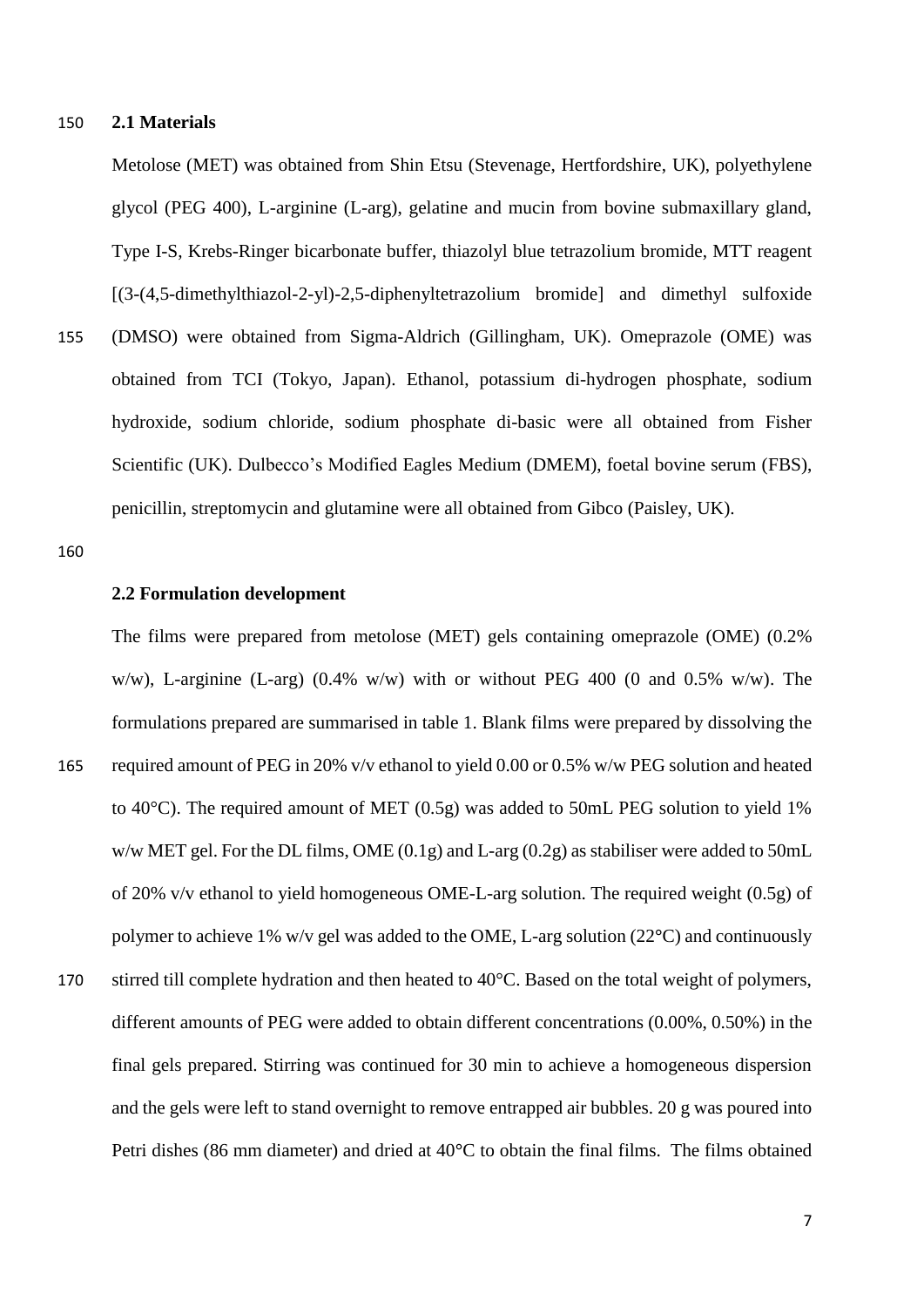175 were visually examined and it was observed that the unplasticised films were brittle and difficult to cut into strips for further testing and therefore all subsequent tests were performed using only the plasticised films (with the exception of MTT assay).

#### **2.3 Hydration (swelling) capacities**

180 The hydration (swelling) capacities of the plasticised blank (BLK) and drug loaded (DL) films with the model drug (OME) and stabiliser (L-arg) were determined in two different media  $[(0.01M$  PBS solution (pH 6.8  $\pm$  0.1) and simulated saliva (SS) (pH 6.8  $\pm$  0.1)] and both set at a temperature of  $37 \pm 0.1$ °C. The buffer solution was prepared by dissolving 6.80g of potassium dihydrogen phosphate in 1L of deionised water and adjusting the pH to 6.8 using sodium 185 hydroxide. SS solution was prepared by dissolving potassium dihydrogen phosphate (0.19g), sodium chloride (8.00g) and sodium phosphate dibasic (2.38g) in 1L of deionised water and adjusting the pH to 6.8 using phosphoric acid. The films were cut into  $2 \times 2$  cm<sup>2</sup> strips and placed into small Petri-dishes containing 10mL of the media (PBS or SS) and initially weighed. It should be noted that the DL films used were similar to samples used for drug dissolution 190 studies (below) with drug loading determined to ensure homogeneity. At predetermined time intervals (5 minutes) the liquid media was removed using a syringe, excess media blotted off with tissue paper and weighed again. After the weight of hydrated film had been recorded, 10mL of fresh medium (PBS or SS) was placed back in the Petri dish using a syringe and the process continued. These studies were performed in triplicate  $(n = 3)$  for each set of formulated 195 samples and average values were calculated for data analyses. The % swelling capacity (swelling index) was calculated using the equation below:

$$
Swelling Index(\%) = \frac{Ws - W}{W} \times 100
$$
 Equation 1

Where Ws is the weight of the film before hydration and Ws the initial weight of the film after hydration.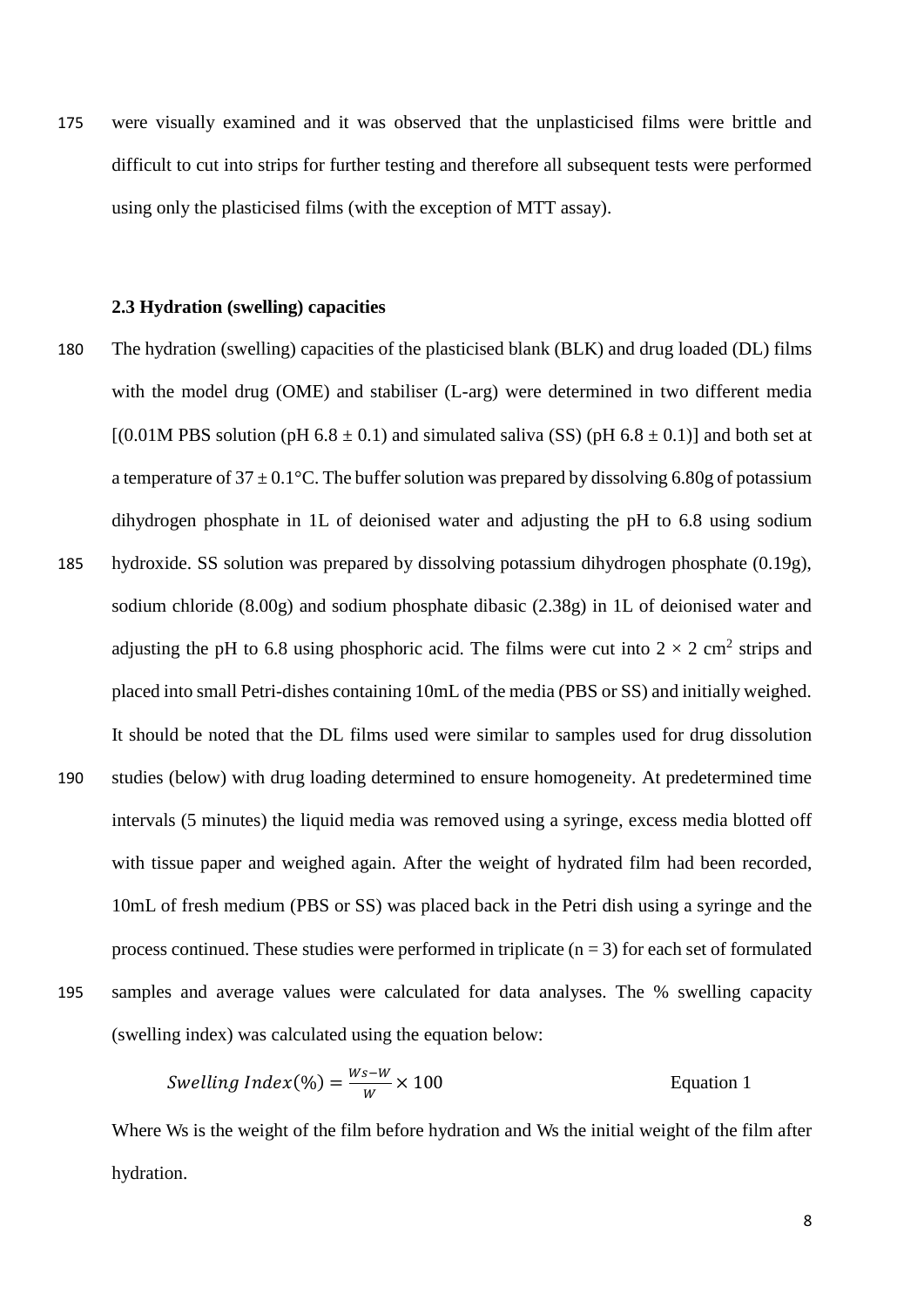200

#### **2.4 In vitro mucoadhesion using gelatin gel substrate with texture analyser**

The in vitro mucoadhesion experiments were performed on BLK and DL films with a TA HD plus Texture Analyser (Stable Micro Systems, Surrey, UK) fitted with a 5kg load cell. The film was attached to an adhesive rig probe (75mm diameter) with the help of double sided adhesive 205 tape. An 88mm diameter Petri dish was filled with 20g of gelatine solution (6.67% w/w) and allowed to set as a solid gel and the surface of the gel was equilibrated with 0.5 ml of SS (pH 6.8) or PBS (pH 6.8) and both used to represent the buccal mucosa (Boateng et al., 2014). The film was positioned in contact with the equilibrated gelatine gel for 60 seconds to provide optimal contact and then detached to determine adhesive properties using the following 210 settings: pre-test speed 0.5mm/s; test speed 0.5 mm/s; post-test speed 1.0mm/s; applied force 1N; contact time 60.0s; trigger type auto; trigger force 0.05N and return distance of 10.0mm. Texture Exponent 32 software was used to record and process the data. The stickiness or peak adhesive force (PAF) required to separate the film from the mucosal surface, total work of adhesion (TWA) and cohesiveness of the samples were determined from the force distance 215 plots.

#### **2.5 Drug stability**

OME stability of DL MET films were determined using two different storage conditions according to ICH (2003) guidelines. Samples were placed in humidity controlled desiccators

220 (using activated silica gel) and placed in an oven (40°C) and at room temperature (ambient) and the stability studied over 3 months. The films were wrapped with aluminium foil due to the light sensitivity of OME. An Agilent1200 HPLC equipped with auto sampler (Agilent Technology, Cheshire, UK) with Chemstation® software program was used to determine the amount of drug present in the films after storing under the two sets of conditions.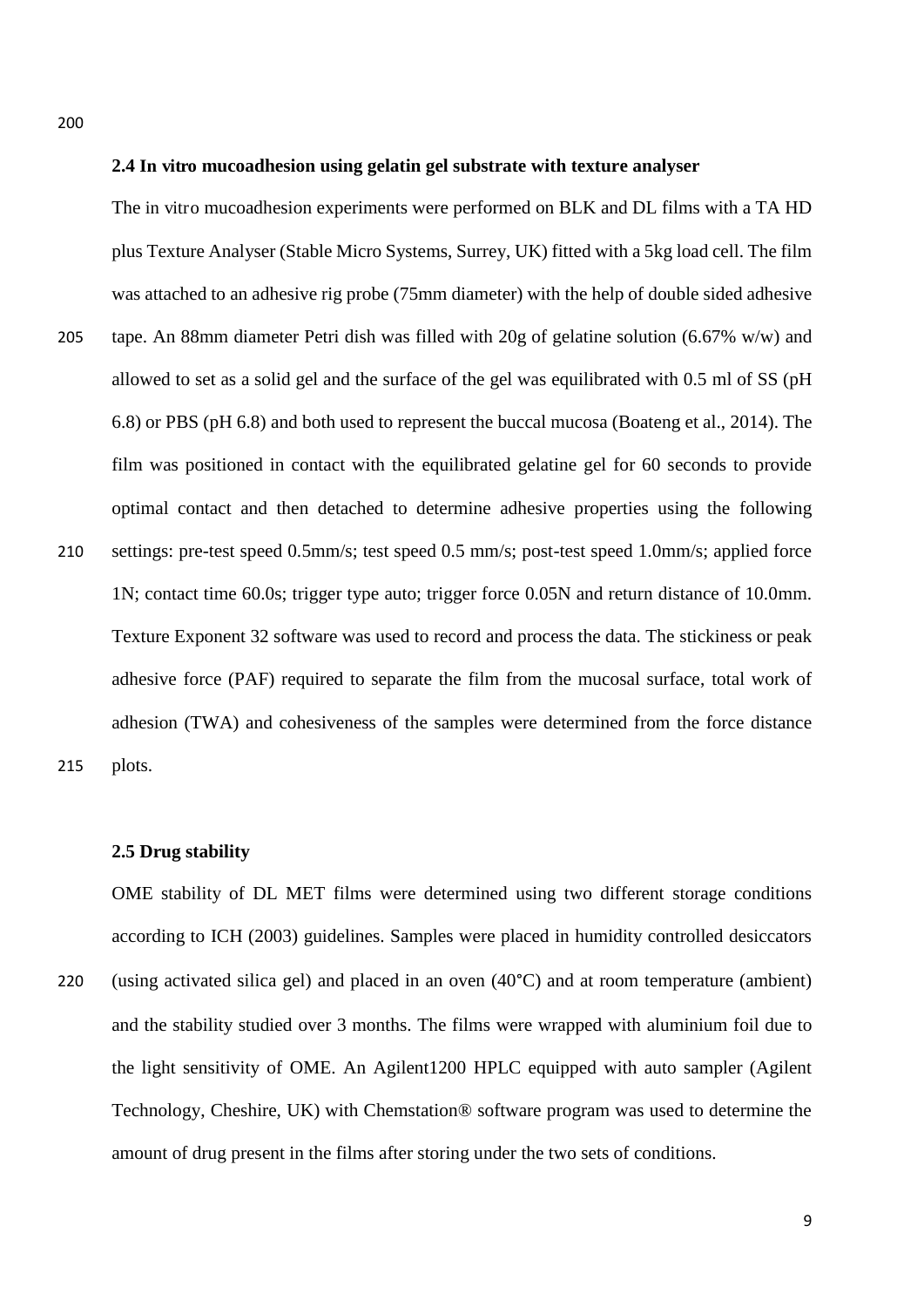225 For HPLC analysis, the samples stored under the various stability conditions above, were weighed (5mg) and dissolved using  $0.01M$  PBS solution (pH 6.8  $\pm$  0.1) in volumetric flasks (10mL). The 5mg strips were cut from a given section of each film prior to stability testing for each time point 1mL aliquots from each flask was sampled and placed into HPLC vials for analysis. The stationary phase used for analysis was a Hypersil™ ODS C18 reversed 230 phased column, 5µm particle size (250 x 4.6 mm) (Thermo Scientific, Hampshire UK). The mobile phase consisted of a mixture of ammonium acetate and acetonitrile in the ratio of 60:40 v/v and a flow rate of 2mL/min and diode array UV detector wavelength for OME was set at 302nm. 20μL volumes were injected during each run, respectively. The concentration of OME in each film sample was calculated from the linearized calibration curve ( $R^2 > 0.99$ ).

235

#### **2.6 In vitro drug dissolution studies**

#### **2.6.1 In vitro release of OME using Franz-type diffusion cell**

The release profiles of drug from films prepared from gels containing 20% v/v ethanol, 0.5% w/w PEG 400, OME and L-arg (OME:L-arg ratio was 1:2) were determined. The ratio of 1:2

- 240 for OME:L-arg was chosen because it was previously determined to be the optimum concentration of the amino acid to prevent OME degradation whilst maintaining appropriate tensile properties (Khan et al., 2015). Before the dissolution studies, the content (assay) and uniformity of OME within the film was determined. This was measured by weighing the film accurately to 5mg  $(n = 3)$  and hydrated in 8mL each of two dissolution media (0.01M PBS pH
- 245 6.8 and SS pH 6.8 at 37°C). The hydrated film was gently stirred at  $37 \pm 0.5$ °C until completely dissolved. The concentration of OME was analysed using HPLC as described in section 2.5 above.

In vitro drug dissolution studies were carried out using Franz-type diffusion cells. 5mg of optimised (plasticised) DL MET film were placed in the donor compartment on stainless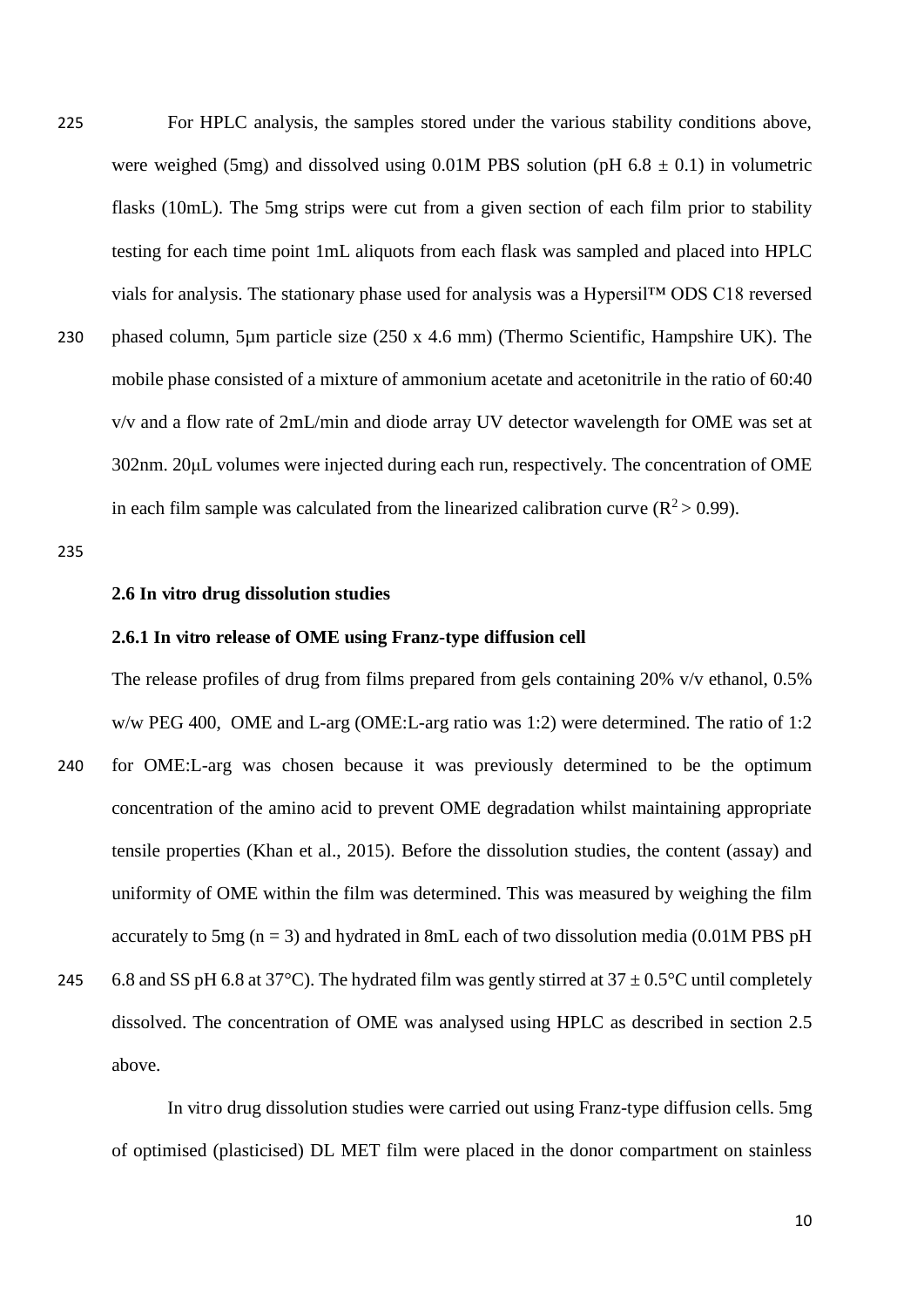250 steel wire mesh (0.5 mm x 0.5 mm) which separated the donor and receiver compartments. The wire mesh acted both as a support for the film whilst allowing contact with the dissolution medium (Boateng et al., 2009). The mucoadhesive surface was in contact with the wire mesh and facing the receiver compartment of the Franz diffusion cell (Cui et al., 2008). Each receiver compartment was filled separately with 8mL of 0.01M PBS pH 6.8 or SS pH 6.8 with magnetic 255 stirring at a speed of 250 rev/min. The two compartments were held together by a cell clamp and sealed with parafilm, in order to limit evaporation and the temperature of the diffusion cell was maintained at  $37 \pm 0.5^{\circ}$ C and stirred throughout the experiment. 1mL of the dissolution medium was sampled at predetermined time intervals and replaced with the same amount of fresh medium to maintain a constant volume for 2 hours. The sampled dissolution medium was 260 measured at 302nm using HPLC. The concentration of OME released from the film was determined by interpolation from the linearized calibration curve ( $\mathbb{R}^2 > 0.99$ ) and cumulative

- **2.6.2 Drug release mechanisms**
- 265 Based on the drug dissolution data, four kinetic models with their corresponding relationships were constructed as shown in Table 2. The mathematical equations corresponding to the kinetic models are shown in equations 2 to 5 below.

#### **Zero order**

$$
Q_t = Q_0 + k_0 t
$$

percentage drug release profiles plotted against time in minutes.

270 Where

 $Q_0$  = the initial amount of drugs

- $Q_t$  = cumulative amount of drug release time t
- $K_0$  = zero order rate constant
- $t =$  time in minutes

11

Equation 2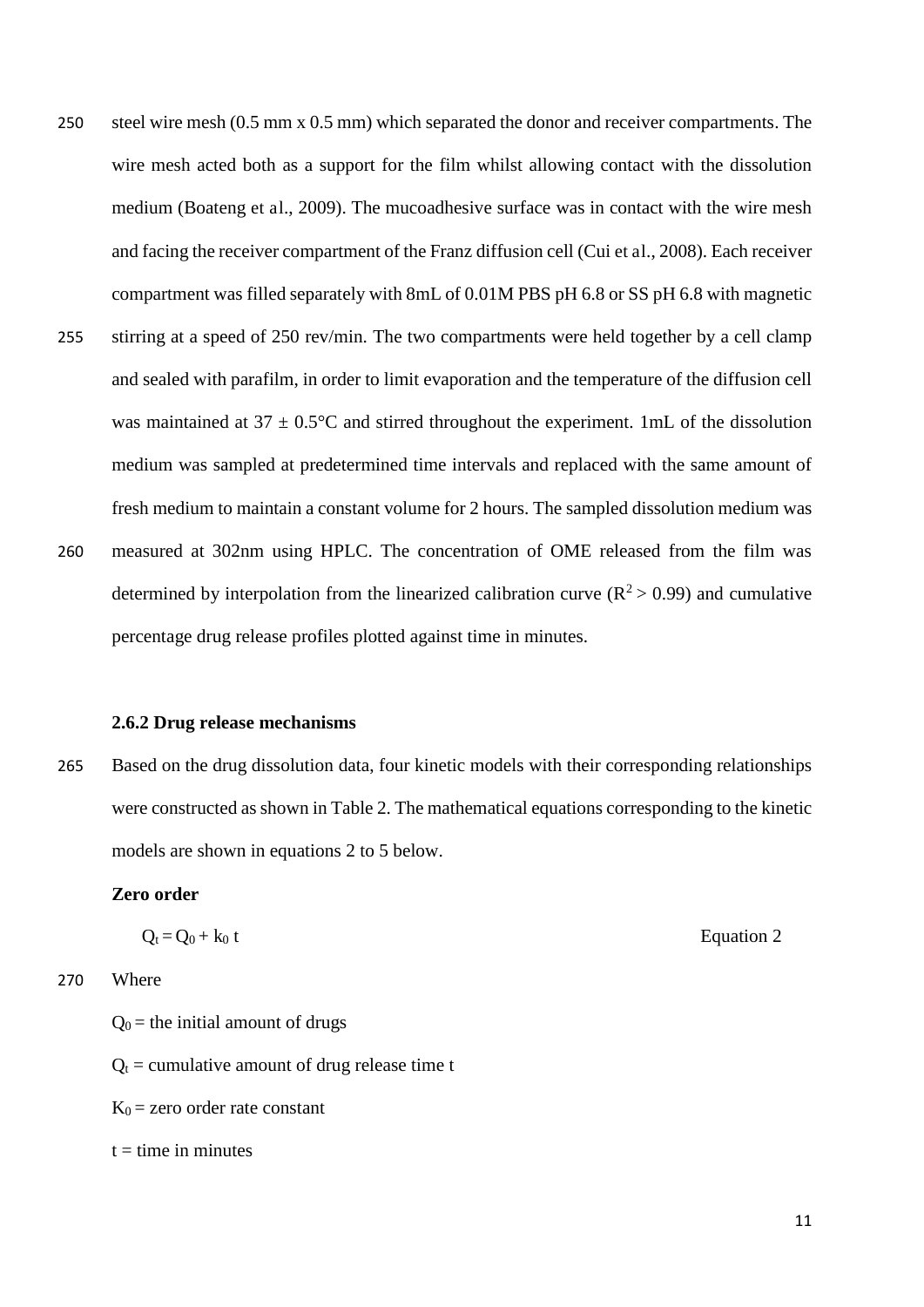#### 275 **First order**

|     | Log $Q_t = Log Q_0 + kt/2.303$                      | <b>Equation 3</b> |
|-----|-----------------------------------------------------|-------------------|
|     | Where                                               |                   |
|     | $Q_0$ = initial amount of drugs                     |                   |
|     | $Q_t$ = cumulative amount of drug release in time t |                   |
| 280 | $K_1$ = first order rate constant                   |                   |
|     | $t =$ time in minutes                               |                   |
|     | Higuchi                                             |                   |
|     | $Q = K_H t^{1/2}$                                   | Equation 4        |
|     | $Q =$ cumulative amount of drug release in time (t) |                   |
| 285 | $K_H$ = Higuchi release rate constant               |                   |
|     | $t =$ time in minutes                               |                   |
|     | <b>Korsmeyer-Peppas</b>                             |                   |
|     | $F = (M_t/M) = K_p t^n$                             | Equation 5        |
|     | $F =$ fraction of drug release in time (t)          |                   |
| 290 | $M_t$ = Amount of drug released at time (t)         |                   |
|     | $M =$ total amount of drug in dosage from           |                   |

#### $K_p$  = release rate constant

- n = diffusion or release exponent
- $t =$  time in minutes
- 295 'n' is estimated from linear regression of  $log(M_t/M)$  versus  $log t$ .

#### **2.6.3 Comparison of release profiles**

Release parameters from the dissolution profiles for variables under investigation (PBS and SS media) were used to characterise the drug release data and compare the results in PBS and SS.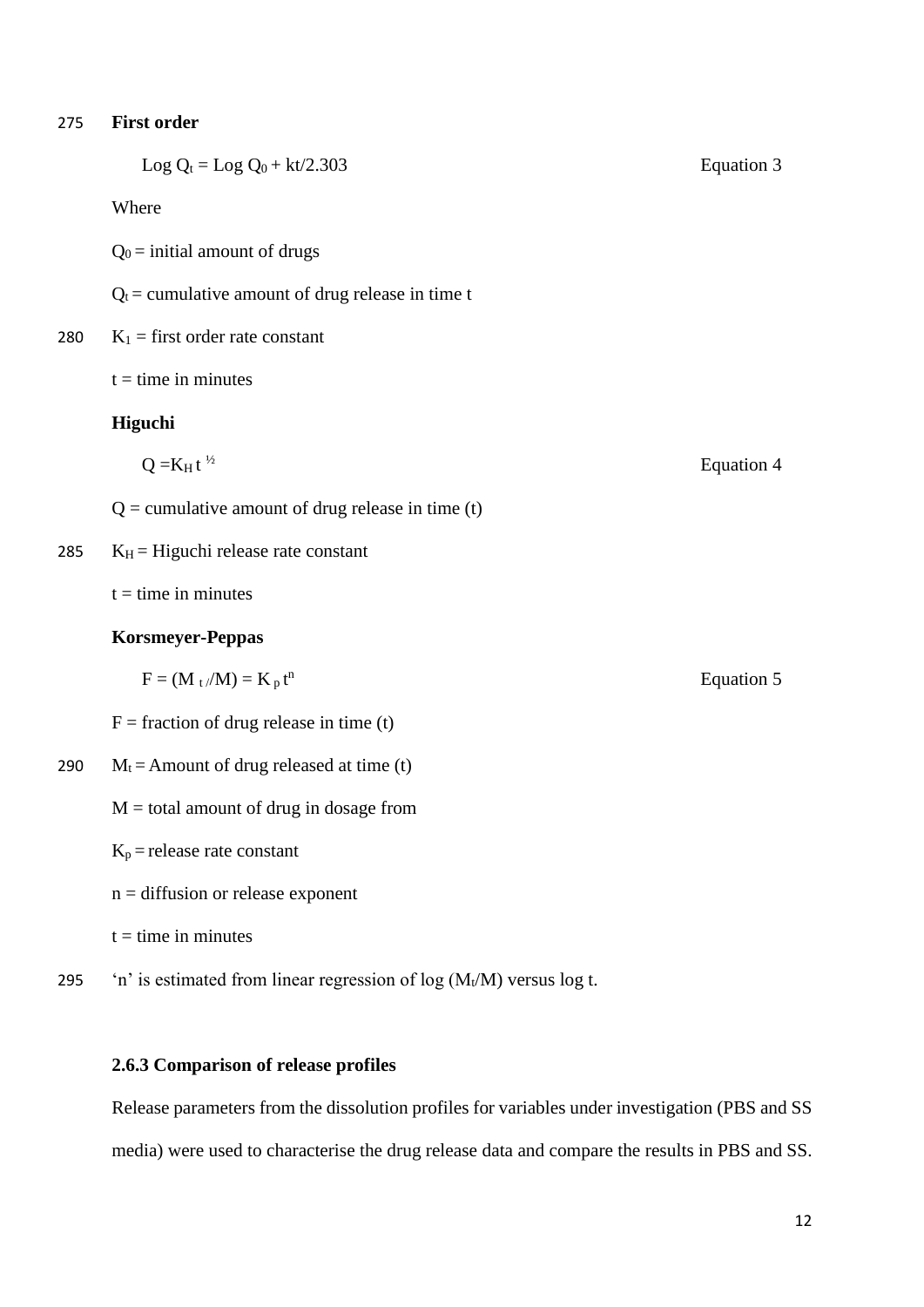300 The parameters used were  $t_{x\%}$ , and sampling time. The  $t_{x\%}$  corresponds to the time necessary for the release of a determined percentage of drug (e.g.,  $t_{20\%}$ ,  $t_{50\%}$ ,  $t_{80\%}$ ). Sampling time corresponds to the amount of drug dissolved in that time (e.g.,  $t_{20min}$ ). In this study, the time to release 20% of the drug originally loaded  $(t_{20\%})$  and the percentage cumulative release at 60 minutes  $(t_{60min})$  were used to compare dissolution profiles in PBS and SS (Costa et al., 2001).

305

#### **2.7 Tissue preparation**

Buccal tissues (cheek) from pigs were obtained from a local slaughterhouse (Tunbridge Wells, Kent, UK). After removal, the tissues were immediately transferred into cold Krebs buffer (pH) 6.8) modified with sodium carbonate, placed in sealed ice box filled with dry ice and 310 immediately transported to the laboratory. The buccal mucosa, with part of sub mucosa, was carefully separated from the fat and muscles using a sharp scalpel and the epithelium isolated from the underlying tissue. The thickness of the sample was approximately 500µm and the buccal mucosa was used within 2 hours (Patel et al., 2012).

#### 315 **2.8 Ex vivo buccal permeation studies**

The mucosal membrane prepared above was washed with SS at 37°C. The obtained buccal mucosa membrane was mounted between the donor and receiver compartments of the Franztype diffusion cell, with the epithelial side facing the donor compartment to allow contact with the film (Attia et al., 2004). The receiver chamber was filled with 8mL of SS at 37°C and 320 uniform mixing was provided by magnetic stirring at 250 rev/min. After an equilibration period of 30 minutes, 0.5mL SS was placed in the donor compartment and 5mg of the OME loaded

film was placed in the donor chamber with the mucoadhesion layer in contact with the epithelial surface. The compartments were held together by a cell clamp accessory and sealed with parafilm to limit evaporation. At predetermined time intervals, aliquots (1mL) were withdrawn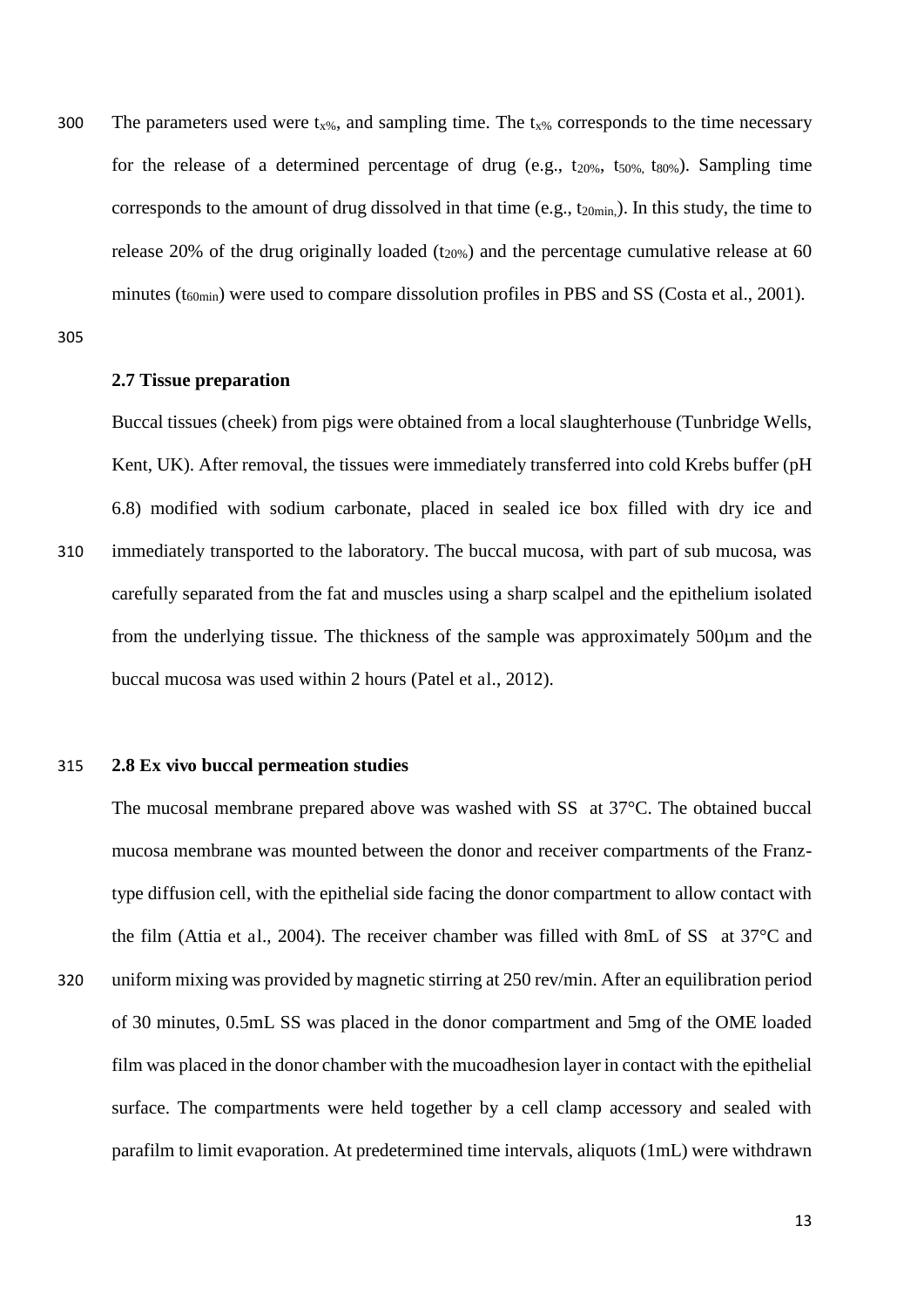325 from the sampling port of the receiver compartment and replaced with the same amount of SS to maintain a constant volume for 2 hours. The sampled aliquots were analysed using HPLC as described above  $(n=3)$  and the % cumulative permeation plotted against time.

#### **2.9 Ex-vivo mucoadhesion using porcine buccal tissue with texture analyser**

330 The ex vivo mucoadhesion experiments were performed on DL MET films ( $n = 3$ ) to estimate the effect of PBS and SS on adhesion of the films on porcine buccal tissue. The samples were tested using a TA HD plus Texture Analyser (Stable Micro Systems, Surrey, UK) fitted with a 5kg load cell following the procedure described in section 2.4 above. The peak adhesive force (PAF), TWA and cohesiveness of the sample were determined from the force-distance plots.

335

#### **2.10 MTT assay**

MTT assay on Vero cells was used to evaluate the cytotoxicity of pure MET, pure L-arg, pure OME, optimised BLK and DL films. Vero cells (ATCC®CCL-81<sup>TM</sup>) are adherent cells derived from the kidney of the African Green monkey (Cercopithecus aethiops) and are one of the 340 commonly used mammalian cell lines in cell, microbiology and molecular biology (Ammerman et al., 2008). These cells were obtained from cell and tissue culture labs within the Faculty of Engineering and Science, (Richardson Lab, University of Greenwich, Medway) and stored at -80 $^{\circ}$ C. The cells (Vero, 1x10<sup>4</sup>cells/well) were used to seed a sterile, flat-bottomed 96 well tissue culture plate with Dulbecco's modified eagles medium (DMEM), Foetal bovine

345 serum (FBS) 10% (v/v), penicillin (100units/mL), streptomycin (100μg/mL) and glutamine 0.292mg/mL. Two cultures (treated and control) were kept under sterile conditions in a laminar hood) and incubated at 37°C in 5 % (v/v) CO<sub>2</sub> for 24 hours.

After 24 hours, the cells (except those in the control wells) were exposed to either pure MET, pure L-arg, pure OME, blank (BLK) or DL films in cell culture medium)] and incubated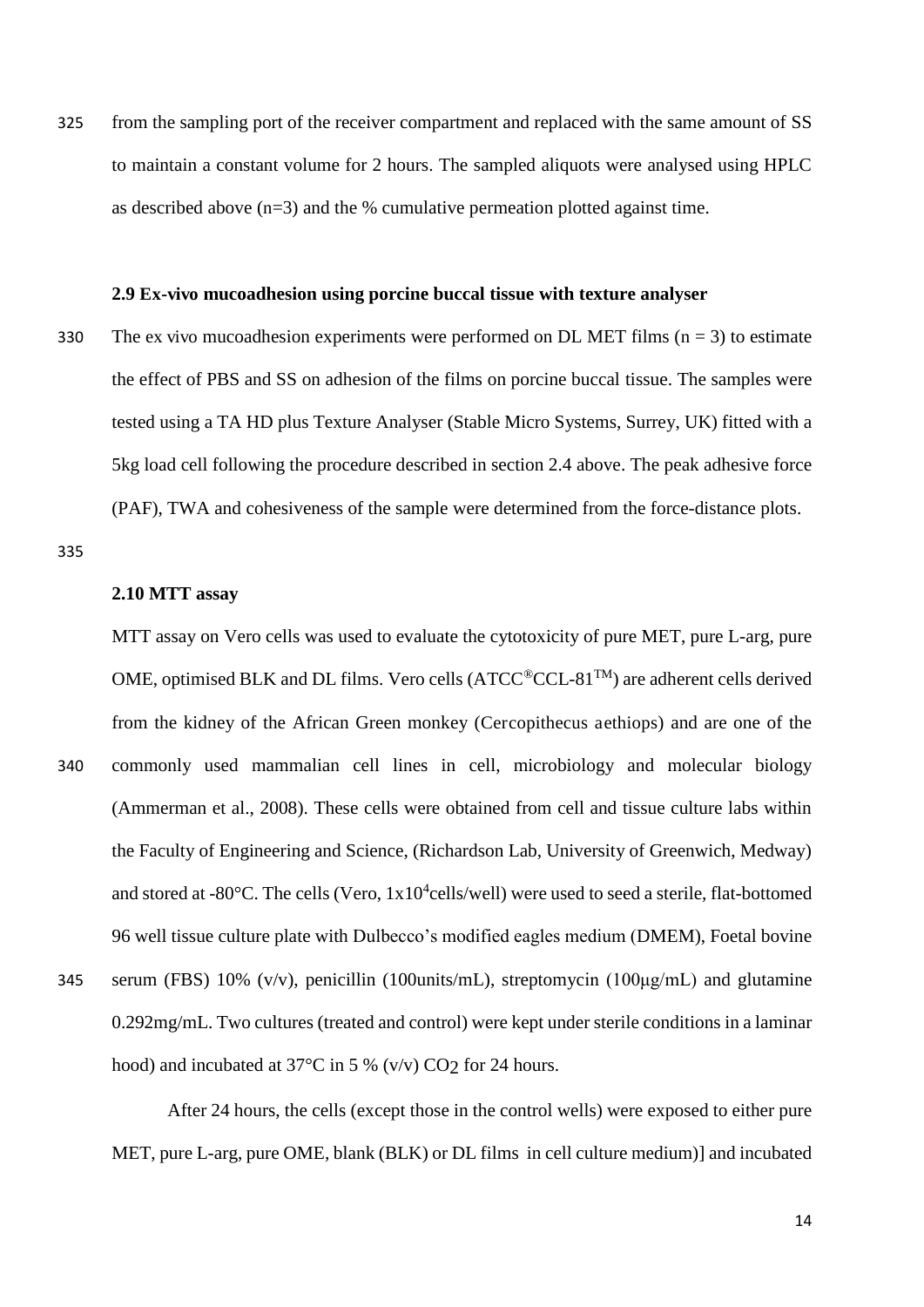350 for 68 hours. This was used to replace the existing media covering the cells after the designated incubation period. MTT stock solution (5mg/mL) was prepared by dissolving 250mg of MTT reagent in 50mL of PBS (1x) buffer, and sterilized by passing it through a 0.22μm filter (Corning®, Germany). 10μL (equivalent to 50μg) of the MTT stock solution was added to each well and the plate incubated for a further 4 hours using the same incubator conditions as above 355 bringing the total incubation time to 72 hours. The contents of the plate were decanted and 100μL of DMSO was added to each well, incubated at room temperature for 30 minutes and the absorbance read on a Multi-scan EX Micro-plate photometer (Thermo Scientific, Essex, UK) at optical density (OD) of 540nm. Data obtained was expressed as percentage cell viability (mean  $\pm$  standard error of the mean) for all the samples tested.

360

#### **2.11 Statistical analysis**

Statistical data analysis was performed to compare hydration and mucoadhesion results using two tailed student t-test with 95 % confidence interval (p-value < 0.05) as the minimal level of significance. All the results were performed in triplicates for all experiments with mean and 365 standard deviation.

#### **3. RESULTS AND DISCUSSION**

#### **3.1 Hydration (swelling) capacity**

Figure 1 shows the swelling profiles of BLK (Figure 1a) and DL (Figure 1b) MET films in

370 PBS and SS with the DL films both showing a linear swelling versus time profiles whilst the BLK films were less linear. The swelling index in SS pH 6.8 was significantly ( $p < 0.05$ ) lower at each time point compared to PBS at pH 6.8 for all the films (both BLK and DL). This may be due to the higher ionic strength of the SS media which plays an important role in affecting the swelling of MET films due to its effect on the osmotic gradient with ions and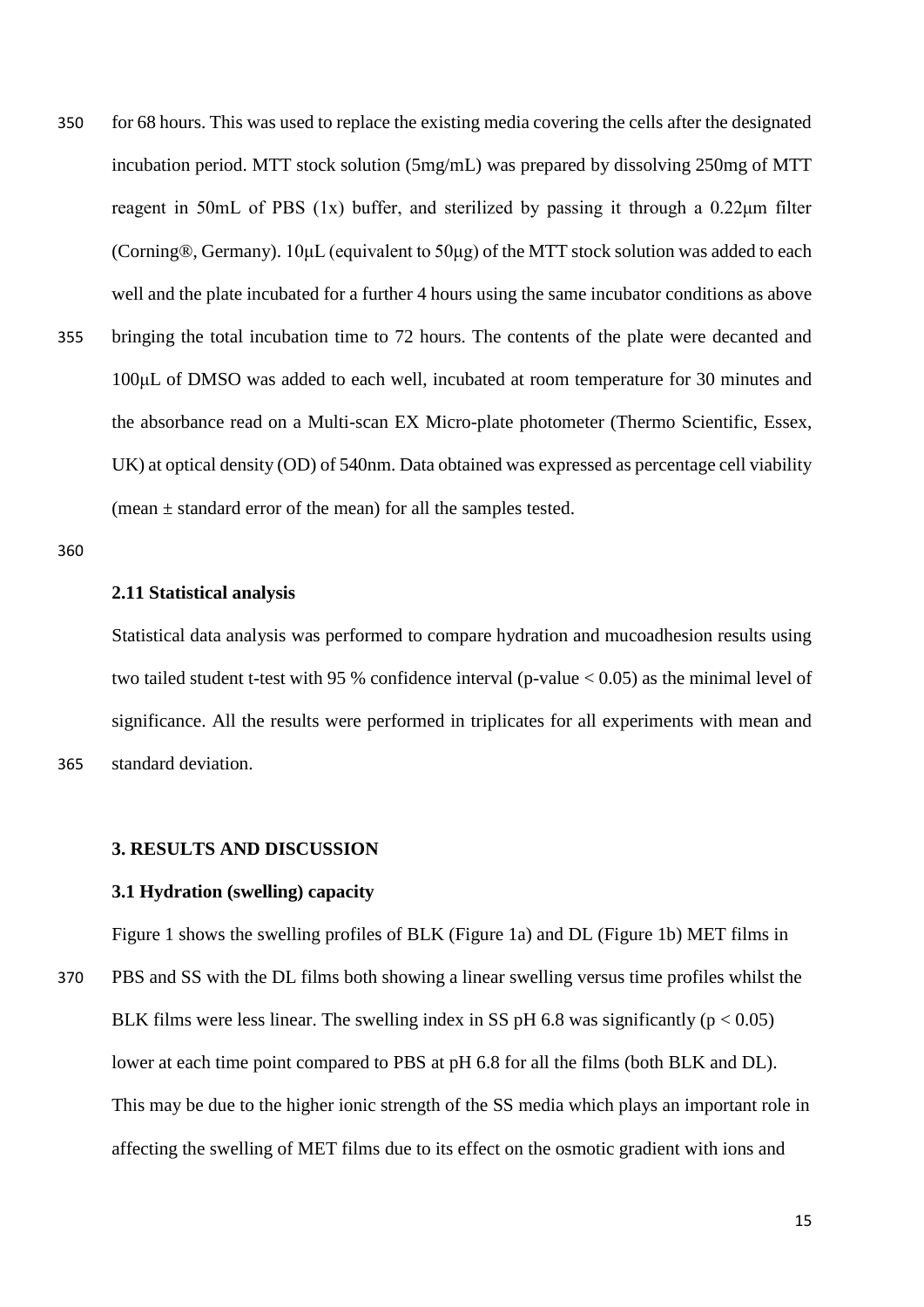- 375 the polymer chains competing for diffusing water molecules. The calculated ionic strengths for PBS and SS were 0.275M and 0.286M respectively. Though the difference appears small, the SS contained many more types of ions  $(K^+, H^+, PO_4^3, Na^+$  and Cl<sup>-</sup>), than PBS  $(K^+$  and  $PO<sub>4</sub><sup>3</sup>$ ) and therefore more likelihood of osmotic competition for the water molecules. The effect of ionic strength and pH on the swelling of polymers has been described by Peh and
- 380 Wong, (1999) and the results obtained in the current study for PBS and SS showed similarities to their reported results. Generally, the BLK films showed higher swelling index compared to the DL films in the corresponding respective media (PBS and SS). This suggests that the presence of drug slowed down the swelling of the films.

#### 385 **3.2 In vitro mucoadhesion on gelatine gel**

The mucoadhesive data for the plasticised BLK and DL films obtained from equilibrating gelatine with the two different media (PBS and SS) simulating the buccal mucosa are shown in figure 2. The texture analysis results when the gelatine was equilibrated with SS at pH 6.8 showed lower stickiness (PAF), WOA and cohesiveness compared to when gelatine was 390 equilibrated with PBS and the differences were statistically significant ( $p < 0.05$ ). Once again this may be due to the difference in ionic strength of the media affecting the hydration of the films as observed during the swelling study. In general, the initial stages of mucoadhesion involves the hydration of the polymer which is essential to allow the polymer chains to diffuse into the chains of the mucosal substrate to allow formation of physical entanglement between 395 the chains and establishing of the adhesive forces between the two interacting surfaces (Bodupalli et al., 2010).

Hydration and presence of salts have been reported among factors that affect the mucoadhesion of polymer based systems for mucosal applications (Salamat-Miller et al., 2005; Asane et al., 2008; Roy et al., 2009). A slower rate of hydration and swelling of the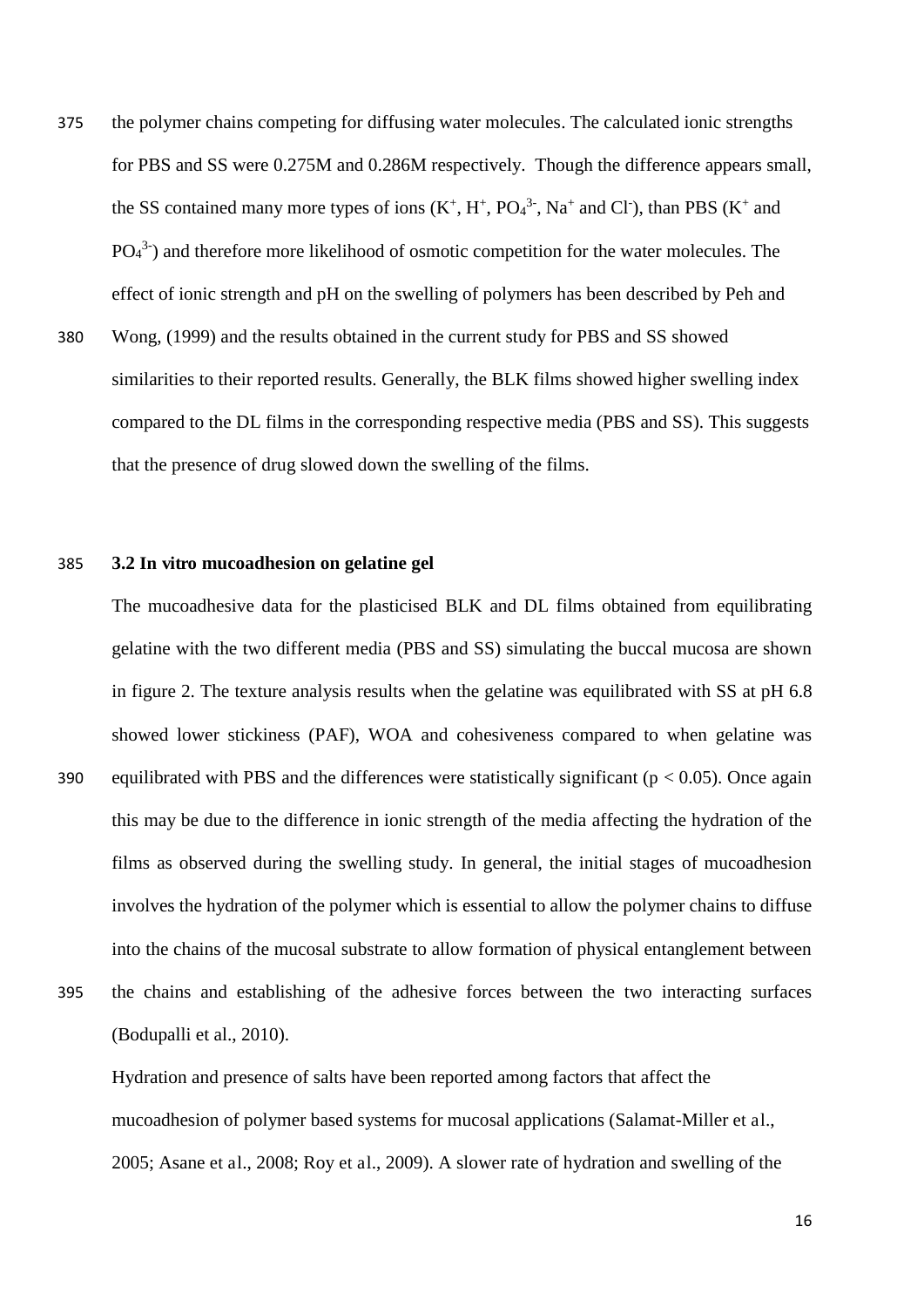- 400 film, in SS due to presence of extra salts, will therefore slow down the formation of such physical entanglements between the polymer chains and the chains of the gelatine, with resultant decrease in adhesive properties, whilst the reverse was true for gelatine equilibrated with PBS. However, since the SS is more representative of the buccal environment, the mucoadhesive results using this media is a better indication of the formulation performance
- 405 following buccal administration. Further, the presence of drug slightly increased the mucoadhesive values (PAF, TWA and cohesiveness), however, this effect did not appear significant.

#### **3.3 Drug stability**

- 410 Short-term stability studies were performed for DL MET film obtained from ethanolic (20% v/v) gels containing OME: L-arg 1:2, 0.5% w/w PEG 400, and exposed to two temperature conditions  $40^{\circ}C (\pm 0.5^{\circ}C)$  and  $20^{\circ}C \pm 0.5^{\circ}C$ ) (ICH 2003 guidelines) for a period of three months and the results are shown in figure 3. The results of the stability study reveal that there was statistically significant ( $p < 0.05$ ) difference in the drug loss (%) between the films kept in the
- 415 oven (40ºC) and ambient conditions. After 14 days, the percentage of OME remaining at 40ºC and room temperature were 87% and 80% respectively and whilst the percentage remaining after 28 days was 82% and 62% respectively. This might relate to the lower humidity at the higher temperature of 40<sup>o</sup>C given that OME is highly sensitive to moist conditions due to easy hydrolysis. However, the % drug content after 28 days at room temperature remained constant
- 420 at 62% up to 84 days whilst the % content decreased to 47% at 40 ºC, implying that the accelerated temperature conditions had a greater effect after 4 weeks, and speeded up the degradation of the drug in the longer term.

These findings suggest that overall, films are relatively more stable at room temperature conditions over 3 months, though the % loss after 3 months was still quite high in terms of long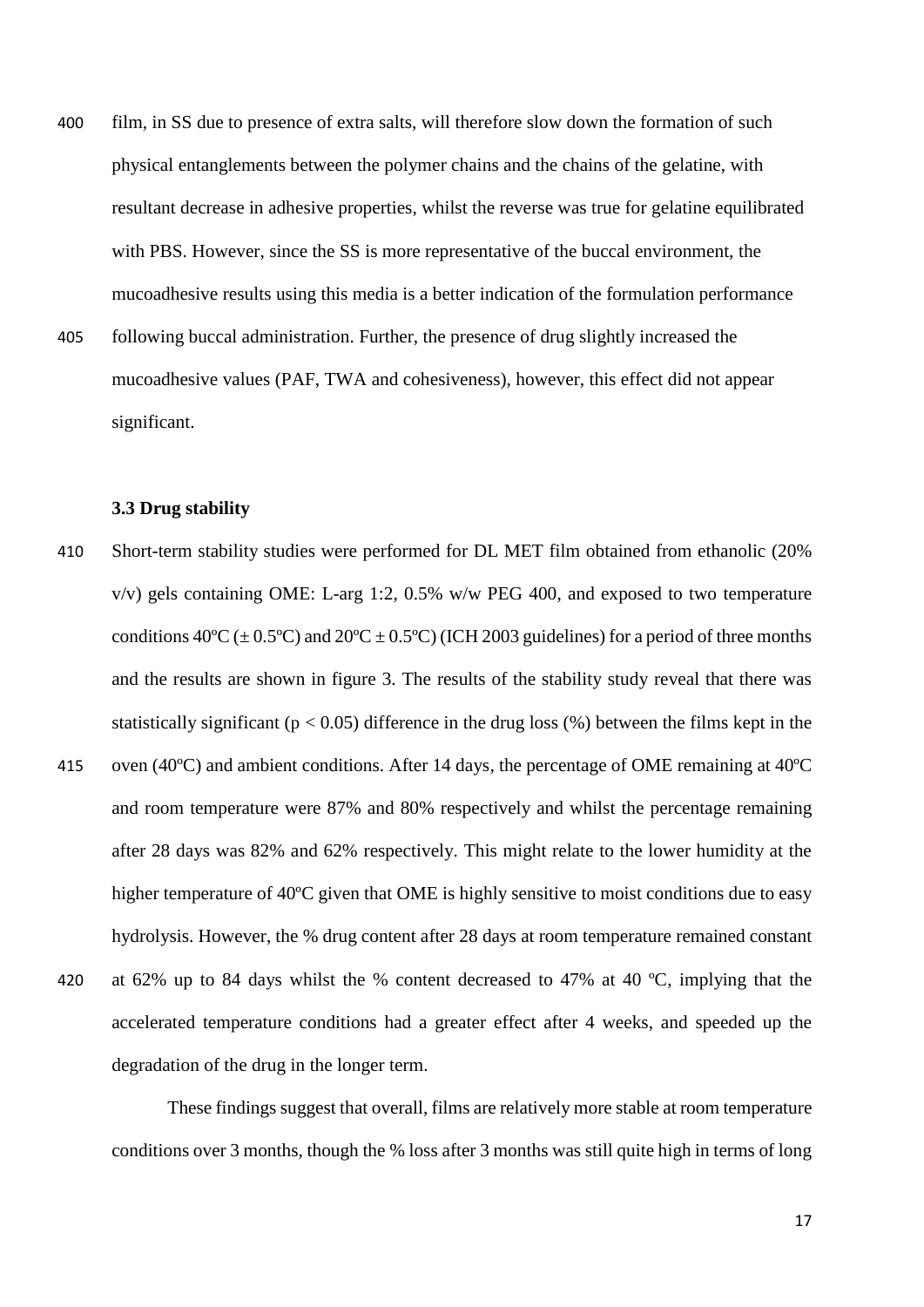425 term storage. Iuna and Bojita (2010) investigated the degradation kinetics of OME at 25ºC and 40.8ºC, confirming the degradation followed zero order kinetics, which was faster at higher temperature and relative humidity whilst relatively more stable at 25ºC. The most likely implication is that such films in addition to protection from light, will need to be stored in airtight blisters or peel packs to avoid contact with atmospheric moisture and must be stored at 430 ambient temperatures. This however, requires further investigation to confirm such proposition.

#### **3.4 In vitro drug dissolution**

#### **3.4.1 Drug release profiles**

- 435 The dissolution profile for DL MET films in PBS solution is shown in figure 4. During the early stage of dissolution, percentage cumulative release versus time plot showed an almost linear fit with 55.8 % release within the first 15 minutes and 66.15% after 30 minutes, after which the % release was fairly constant. The release data show that the presence of L-arg may have the ability to enhance drug solubility; therefore, this facilitates the process of hydration 440 as previously reported (Figueiras et al, 2010). This hydration occurs via water penetration through the process of diffusion and eventual dissolution of the drug within the film matrix. After 60 minutes the release was observed to be sustained and might represent complete swelling of the hydrated polymer.
- The dissolution profile for DL MET films containing OME were also determined using 445 SS to more accurately mimic the environment within the oral cavity in terms of both pH and ionic strength and shown in figure 4. During the initial stages of dissolution, the % release into SS was observed to be lower with 1.08% released in the first 15 minutes after which it gradually increased to 18.21% and 21.77% at 45 and 60 minutes respectively, and then the release remained largely steady till 120 minutes.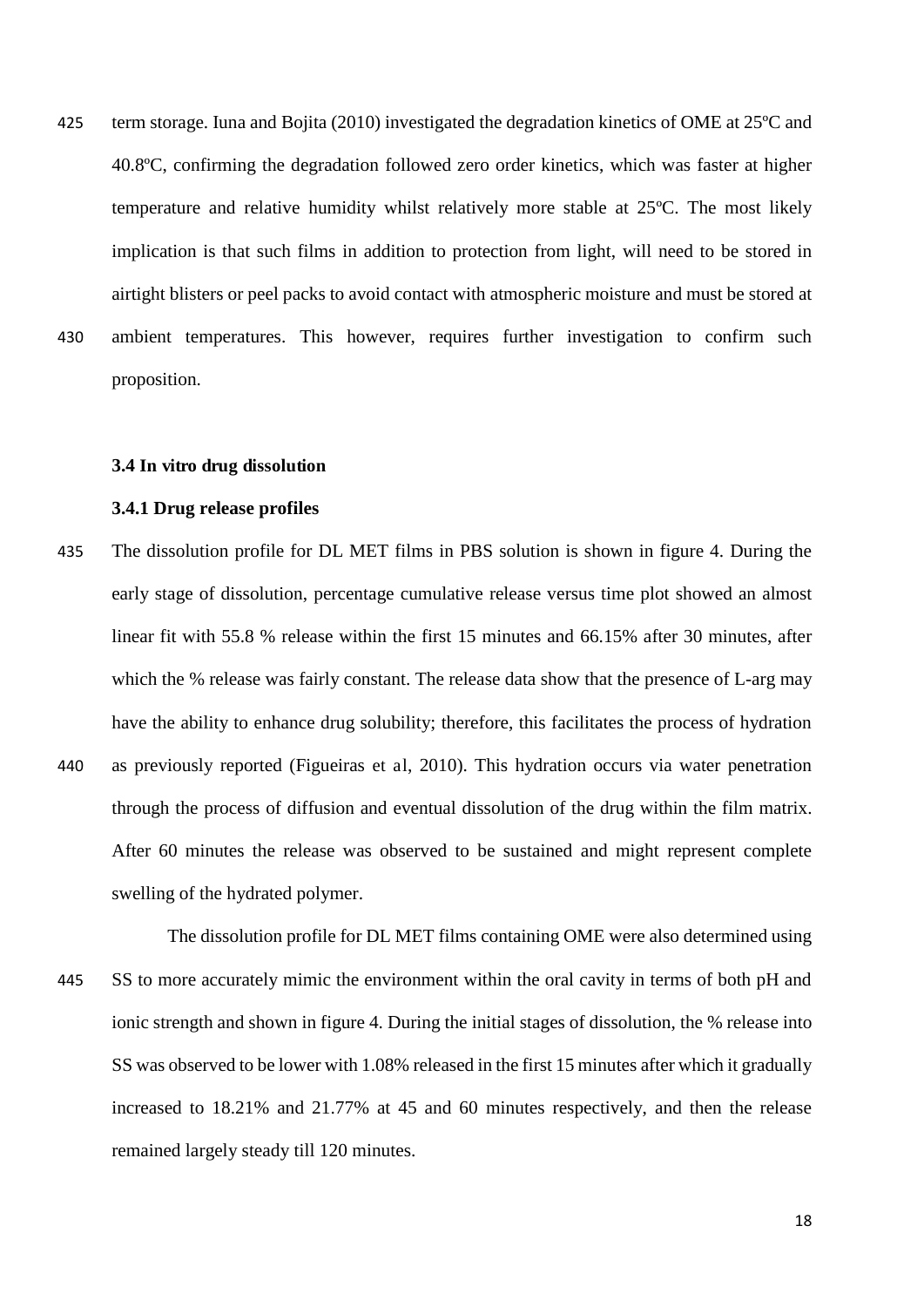450 The films appeared to show more sustained release in the SS dissolution media. The release of OME from the MET films could be attributed to the swelling of the polymeric network and releasing the drug progressively into the dissolution medium. The results show that drug release rates were faster in PBS and the L-arg had little solubilizing effect on the in SS due to difference in osmotic pressure and ionic strength as SS contains more salts (sodium, 455 chloride and potassium) than PBS. This also confirmed the hydration (swelling data) suggesting that the ionic strength significantly affects water penetration into the film matrix, drug dissolution and subsequent drug release into the dissolution medium. The results further suggest that it is important to simulate as closely as possible, the natural environment within which a drug is expected to be administered during in vitro experiments to allow more accurate 460 in vivo correlations.

Overall, drug release in both media seems to hit a plateau after about 60 minutes without achieving 100% release of the drug and this may suggest possible interactions between formulation components. In our previous publication (Khan et al., 2015) we showed that the drug which was added originally in crystalline form was present in amorphous form 465 or molecularly dispersed within the film matrix. However, the dissolution profiles seem to correlate with the swelling profiles suggesting that most of the release occurring in the first hour occurs via drug diffusion through the swollen gel. For buccal administration, drug release is usually measured over only 2 hours to simulate real life application since patients cannot hold a dosage form in the cheek for longer than 2 hours without dislodging by tongue 470 and teeth movements.

**3.4.2 Evaluation of drug release mechanisms** 

The dissolution data were fitted to different kinetic equations to explain the release kinetics of OME from the buccal films. The release parameters obtained from fitting experimental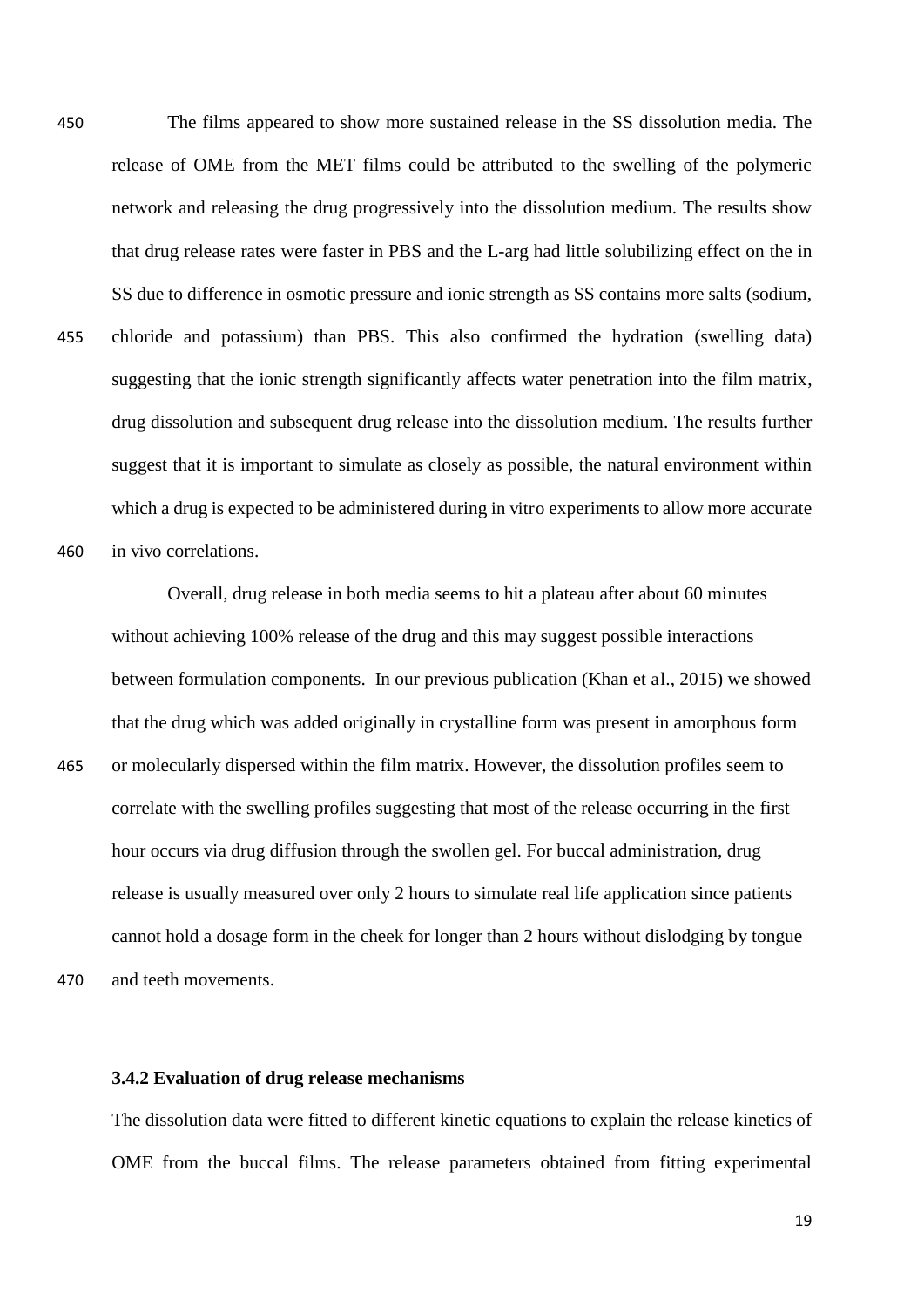- 475 dissolution release data to the different kinetic equation evaluated has been summarised in table 3 (Shoaib et al., 2006). Interpretation of the data was based on the value of the resulting regression coefficient. The release kinetics of OME in PBS and in SS both followed Korsmeyer-Peppas model as the  $R^2$  values were the highest compared to other models. The 'n' values from the Korsmeyer-Peppas equation, describe the diffusion state or release exponent 480 used for elucidation of the drug release mechanism. The 'n' value is estimated from linear regression of log  $(M_t/M)$  versus log t plot. Analysis of the experimental data using kinetic equations and interpretations of the release exponents (n) gives a better understanding of the controlling release mechanism. OME release in PBS showed an 'n' value of 0.2 which is less than 0.45 indicating that the drug release mechanism followed non-Fickian diffusion. However, 485 for SS an 'n' value of 2.2 was obtained which is greater than 0.89 therefore follows super case
- II transport mechanism of drug release. This indicates controlled drug release with zero-order kinetics attributed to the erosion of the polymeric chain matrix.

#### **3.4.3 Comparison of release profiles**

- 490 The time to 20% release  $(t_{20\%})$  of initial amount of OME present, for each media can be seen in table 4. The results showed that in SS media, 20% of drug was released in 50 minutes whereas in PBS media 20% was released in 5.5 minutes indicating a statistically significant (p  $< 0.05$ ) difference. The t<sub>60min</sub> in PBS and SS was 70% and 22% respectively which was again statistically significant ( $p = 0.05$ ). These results are attributed to the swelling of the DL films
- 495 within the two media due to difference ionic strength as SS contains more salts (sodium chloride and sulphate) than PBS as noted previously.

#### **3.5 Ex vivo studies with pig buccal tissue**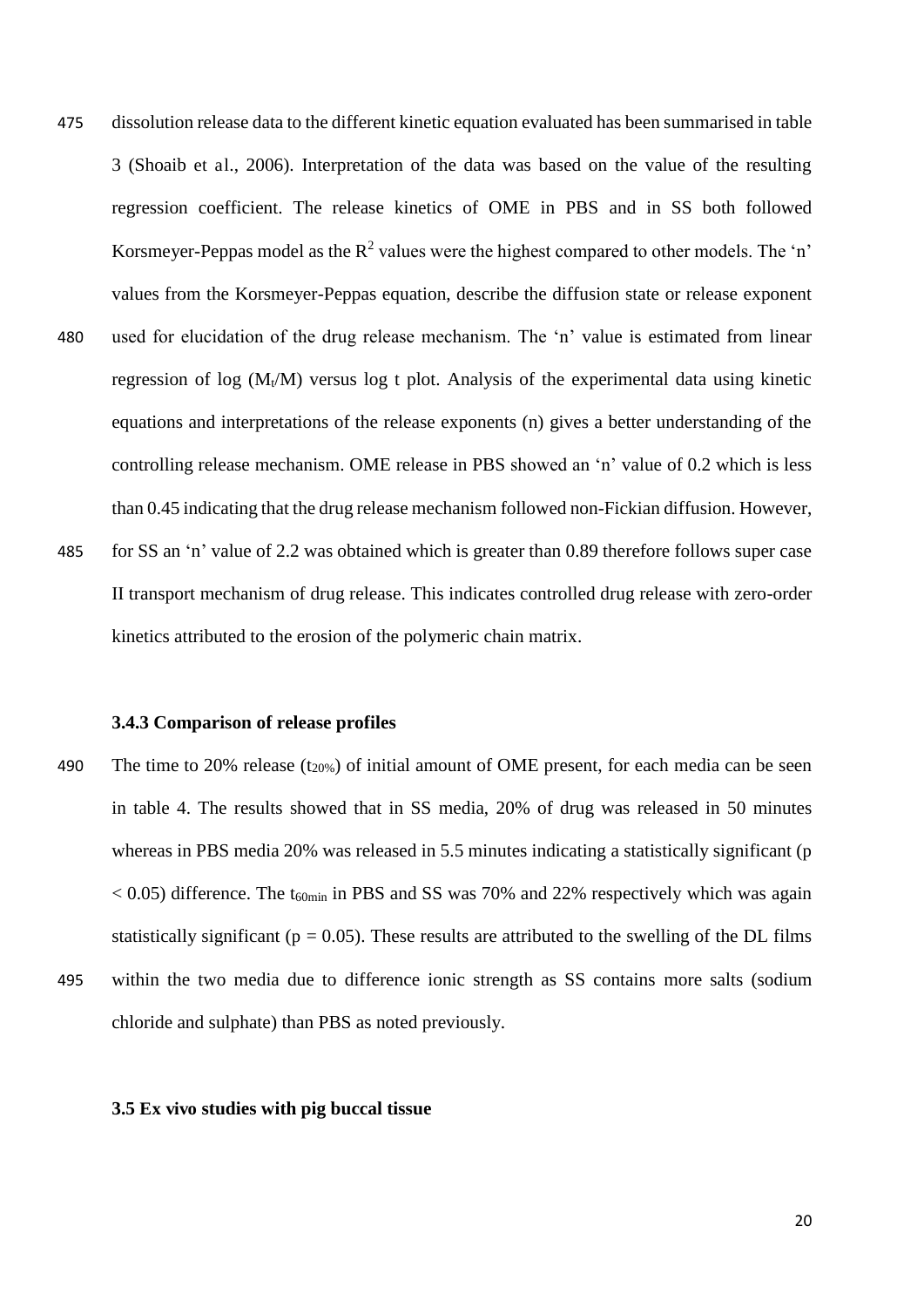This study investigated the ex vivo permeation of OME released from the DL films and ex vivo

500 mucoadhesion properties of these films using a pig buccal tissue which resembles human buccal mucosa in structure and permeability (Werts, 1991) as well as cell viability of the DL films.

#### **3.5.1 Ex vivo buccal permeation studies**

- 505 Maintaining buccal tissue integrity and viability during isolation and storage before experimental testing is crucial to obtaining reliable permeation results (Patel et al., 2012). The storage of porcine buccal mucosa in Krebs bicarbonate Ringer solution helped to maintain its integrity whiles storage in other solutions such as PBS at 4°C for 24 hours has been reported to result in the loss of epithelial integrity (Kulkarni et al., 2010).
- 510 Before a buccal drug delivery system can be optimised, the permeation characteristics must be investigated to determine the feasibility of this route of administration for the delivery of the drug (OME) of interest. The permeability profile of OME released from the DL MET films in the presence of L-arg is shown in figure 5. There was a lag period of about 20 minutes and then near linearity was observed up to 60 minutes of permeation which followed a first 515 order kinetic mechanism. The total cumulative amount of OME permeating over 2 hrs was 275ug/cm<sup>2</sup>. This suggests that porcine buccal membrane is generally quite permeable to OME and also confirms that the OME is released from the MET films. However, there are generally other factors which affect the extent of permeability in vivo. One barrier to drug permeability in the presence of SS for example, is the enzymatic degradation as it contains moderate level 520 of esterases, phosphatases and amylases. Further, due to poor physical contact with the pig buccal epithelial surface and/or possibly absence or very minimal volume of mucosal fluid (mucin) on the membrane, no significant covalent interaction could be established and this could affect the extent of permeation. This is possible as the membrane was initially washed in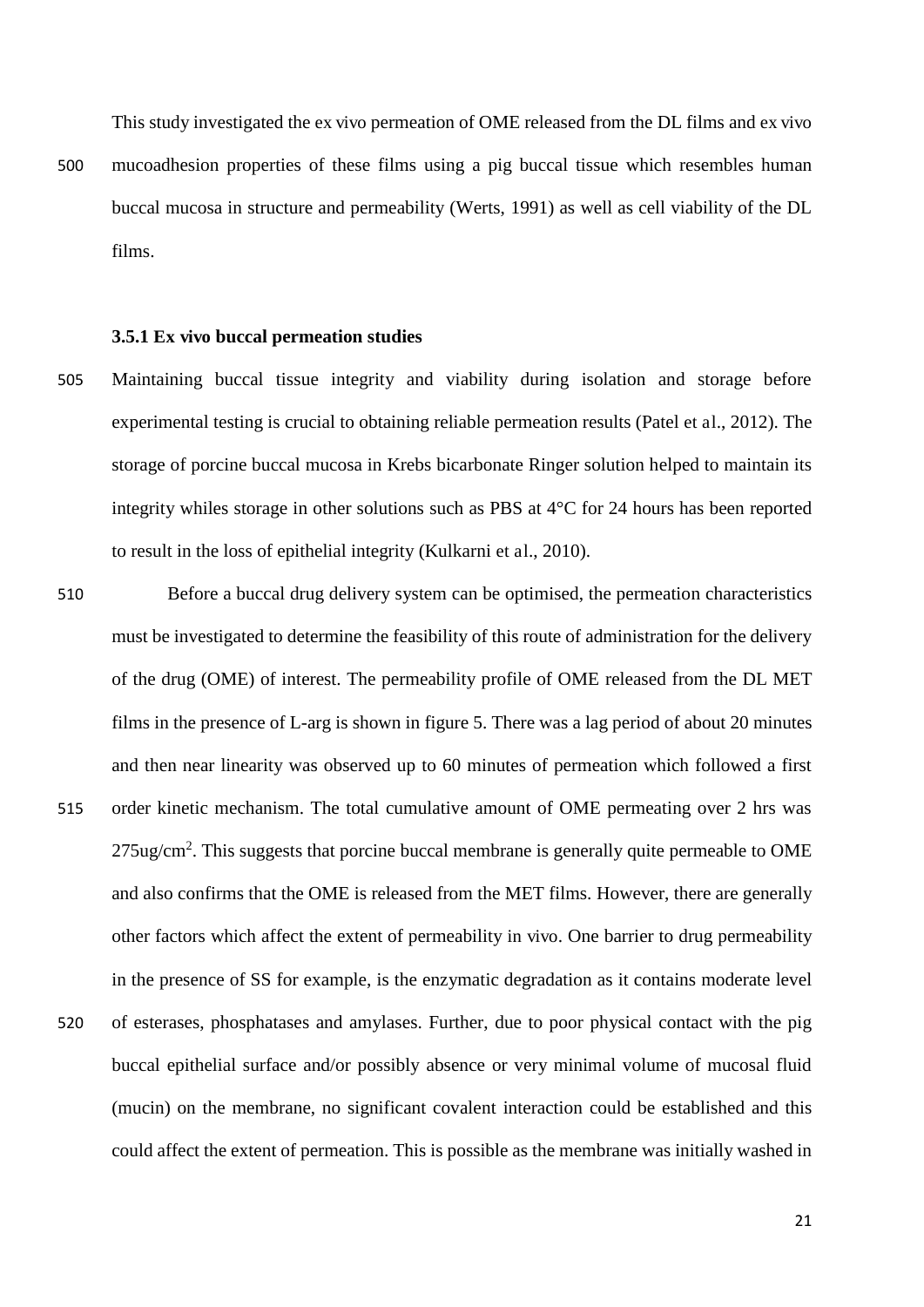physiological fluid during preparation before mounting on the donor compartment of the Franz-525 type diffusion cell.

**3.5.2 Ex-vivo mucoadhesion evaluation using porcine buccal tissue with texture analyser**  Films are considered one of the most suitable dosage forms for buccal administration in children (Nunn and Williams, 2005). Figure 6 illustrates a comparison of the adhesive 530 properties of the films on three model mucosal surfaces i.e. gelatine surface equilibrated with PBS, and gelatine surface with equilibrated with SS and porcine buccal epithelium. SS equilibrated gelatine showed the lowest adhesive (PAF, TWA) values compared to PBS equilibrated gelatine and porcine epithelium while the lowest cohesiveness was obtained on the porcine tissue. Because the mucous was washed with Krebs buffer, the polymer adheres 535 directly to the tissue surface rather than to mucous which will have made it travel a shorter distance before detachment. However, the film on porcine buccal tissue had the highest TWA which indicates the possibility of strong hydrogen bond interaction between the entangled polymer chains of the hydrated films (due to the presence of hydrogen bond forming groups such as OH and COOH) and the buccal mucosa membrane.

540

#### **3.6 MTT assay**

Tissue viability was assessed using 3-[4,5-dimethylthiazol-2-yl]-2,5 diphenyl tetrazolium bromide) (MTT) cytotoxicity study for pure OME, L-arg, BLK film (MET, EtOH 20% v/v), BLK film (MET, PEG 400 (0.5% w/w, EtOH 20% v/v), and DL film (MET, PEG 400 (0.5%

545 w/w, EtOH 20% v/v, and OME: L-arg 1:2). This is a reduction assay where yellow MTT was reduced to purple formazan primarily by the action of enzymes which are located inside the mitochondria of the viable cells (Koschier et al., 2011). Figure 7 displays the respective cell viability data for the samples described above when exposed to Vero cells as measured by MTT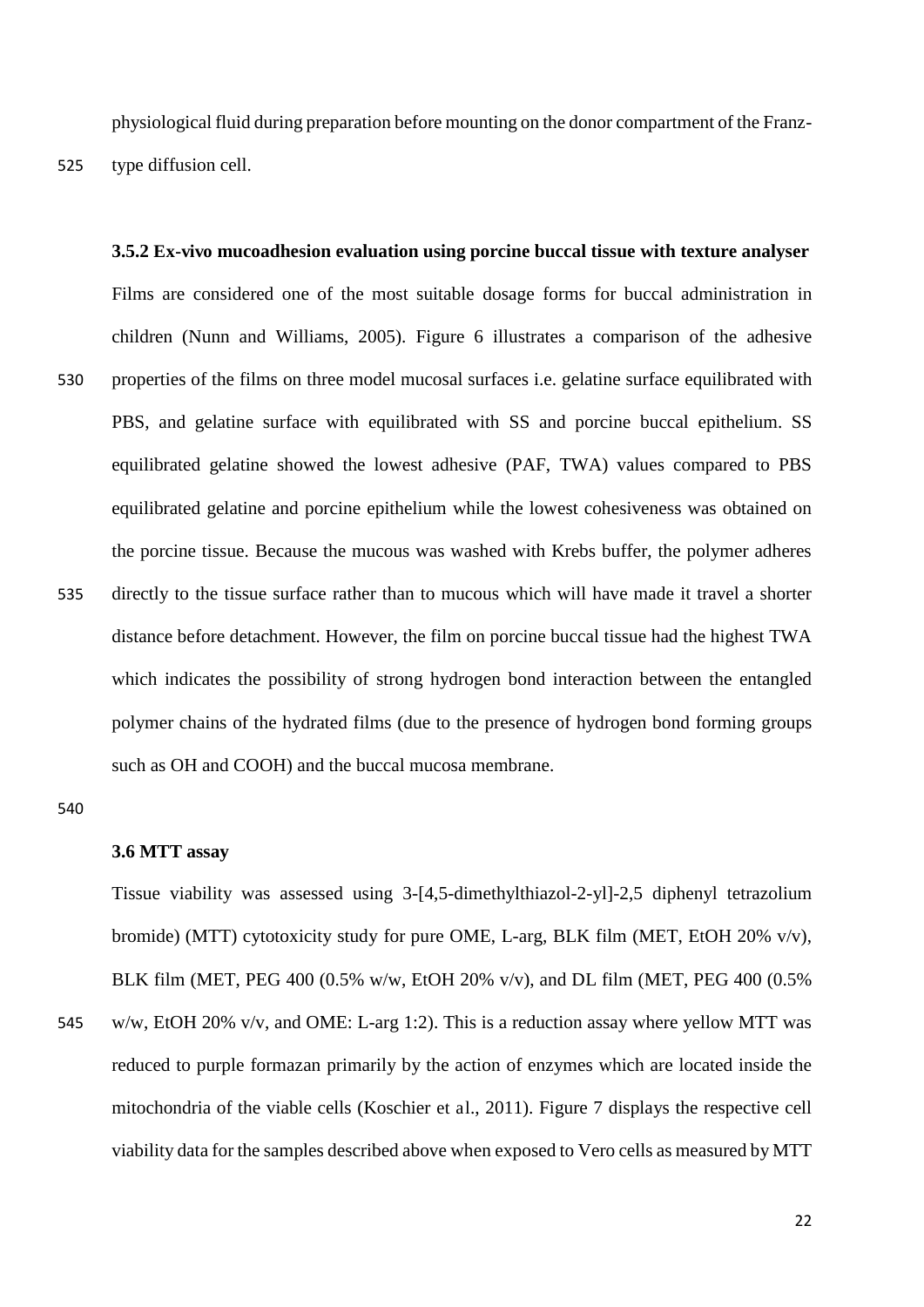assay. The results show a clear profile of the cytotoxity of the pure materials and DL films on

550 adherent mammalian cells (Vero cells) with almost 100% cell viability confirming that the pure drug (OME), starting materials and the drug released from the DL films were non-toxic and can be employed for paediatric drug delivery. There are several factors involved in determining the successful and safe application of polymers as drugs carriers in humans, with toxicity being an important factor. Kendall (2003) revealed that OME is generally regarded as a non-toxic 555 drug however, none of the literature have shown a clear profile on the complete absence of toxicity of OME on endothelial cells. Therefore this study confirms that OME poses no physical threats to endothelial cells when used as a drug carrier for potential buccal application in paediatric patients.

#### 560 **4. CONCLUSION**

The functional properties of OME loaded MET buccal films for paediatric delivery, have been characterised. The stability studies suggested that films remained more stable at room temperature (ambient  $\pm$  0.5°C) conditions when compared to 40°C, over a three month period though the drug content in both cases was lower than the initial drug loaded and 565 therefore require specialised packaging to avoid contact with moisture and should be protected from light. The swelling, mucoadhesion and in vitro drug release in the presence of PBS was higher than when SS was present, attributed to the higher ionic strength of the SS which affected the initial rate of polymer hydration. Though most of the literature simulates the buccal environment on the basis of the pH alone, our results suggest that this is not sufficient and the

570 ionic environment within which drug release and permeation occurs needs to be replicated as closely as possible.

The Korsmeyer-Peppas equation best fit the dissolution data in both PBS and SS media. The drug release in PBS followed zero order release kinetics via non-Fickian diffusion whilst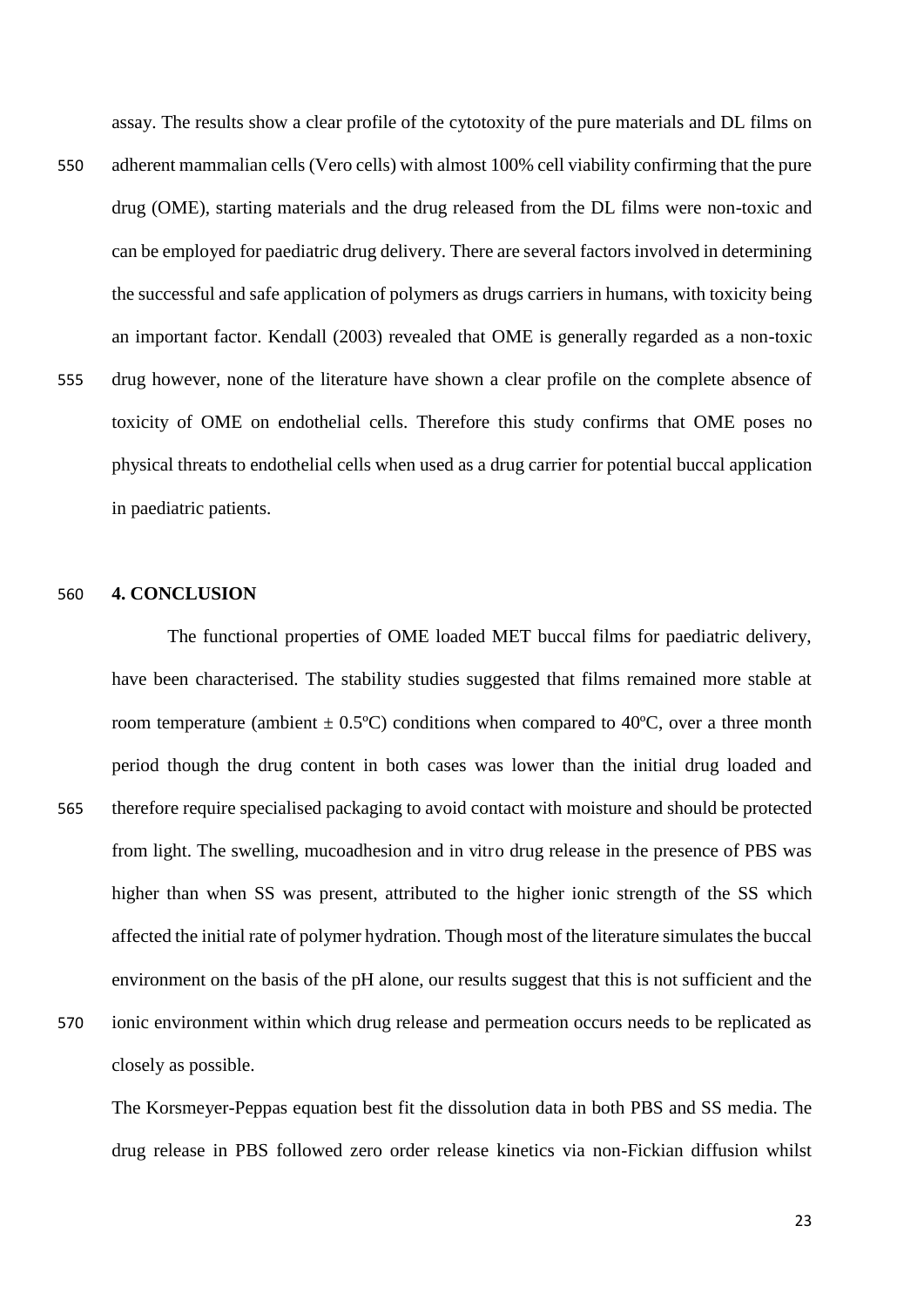release in SS followed super case II transport, attributed to both drug diffusion and polymer

24

575 erosion. The films showed enough drug permeability after release of OME which is expected to ensure therapeutic bioavailability and therefore a potentially useful alternative to oral administration via the GI tract. The ex vivo adhesive properties suggest it will provide a long enough residence time in the cheek to allow drug permeation, while MTT assay showed that all the starting materials and the films were relatively safe for continuous attachment in the 580 cheek region, suitable for pediatric patients.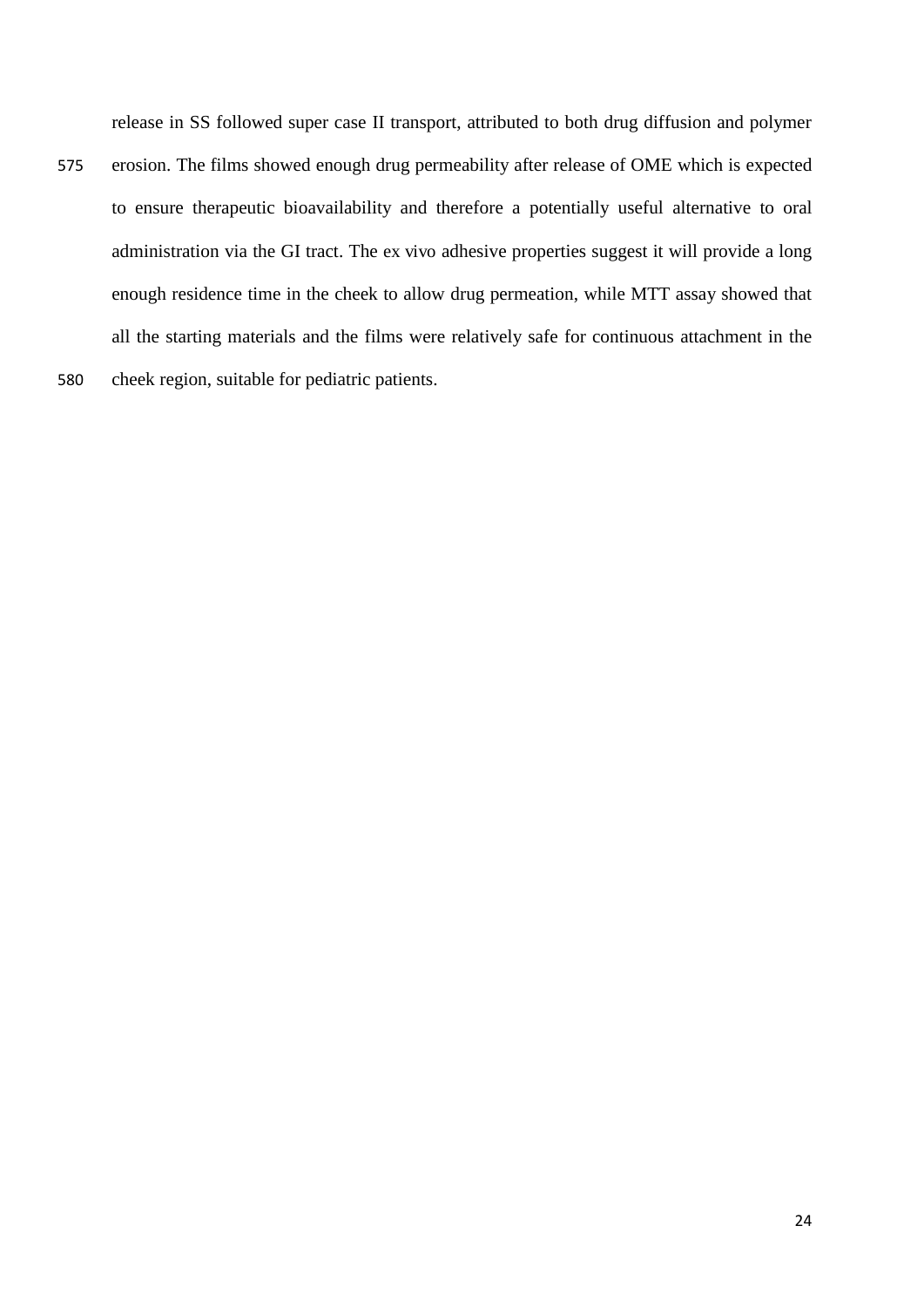#### **Figure Legends**

Figure 1 Swelling profiles of plasticised MET DL films cast from ethanolic (20% /v/v) gels containing 0.5% w/w PEG 400 and OME: L-Arg 1:2 in two different media [(PBS and SS at

585 pH 6.8)] (mean  $\pm$  SD, (n=3) and MET BLK films cast from ethanolic gels containing 0.5% w/w PEG 400 in SS at pH 6.8 (mean ± SD, (n=3)**.** 

Figure 2 In-vitro mucoadhesion properties (PAF, TWA and cohesiveness) of plasticised BLK and DL MET film cast from ethanolic (20% v/v) gels containing OME:L-arg 1:2 using 590 mucosal substrate equilibrated with PBS and SS (pH 6.8) (mean  $\pm$  SD, (n=3)).

Figure 3 Plots showing the % OME content for MET DL film during storage at oven temperature 40<sup>o</sup>C ( $\pm$  0.5<sup>o</sup>C) and room temperature (ambient  $\pm$  0.5<sup>o</sup>C) up to three months  $(mean \pm SD, (n=3)).$ 

- 595 Figure 4 Drug dissolution profile of MET DL films prepared from ethanolic (20% v/v) gel containing 0.5% w/w PEG 400 and OME: L-Arg 1:2 ratio in PBS at pH 6.8 and SS pH 6.8  $(mean \pm SD, (n=3)).$
- 600 Figure 5 Cumulative permeation curve of OME released from MET film through pig buccal tissue (mean  $\pm$  SD, (n=3)).

Figure 6 In-vitro mucoadhesion measurements of MET DL film obtained from ethanolic (20% v/v) gels containing 0.5% w/w PEG 400, OME: L-Arg 1:2 ratio and in PBS pH 6.8, SS

605 pH 6.8 (gelatine surface) and epithelium of porcine buccal tissue (mean  $\pm$  SD, (n=3)).

Figure 7 MTT assay results, showing cell viability showing pure OME, L-arg, BLK and DL films (mean  $\pm$  SD, (n=3)). (BF = blank film)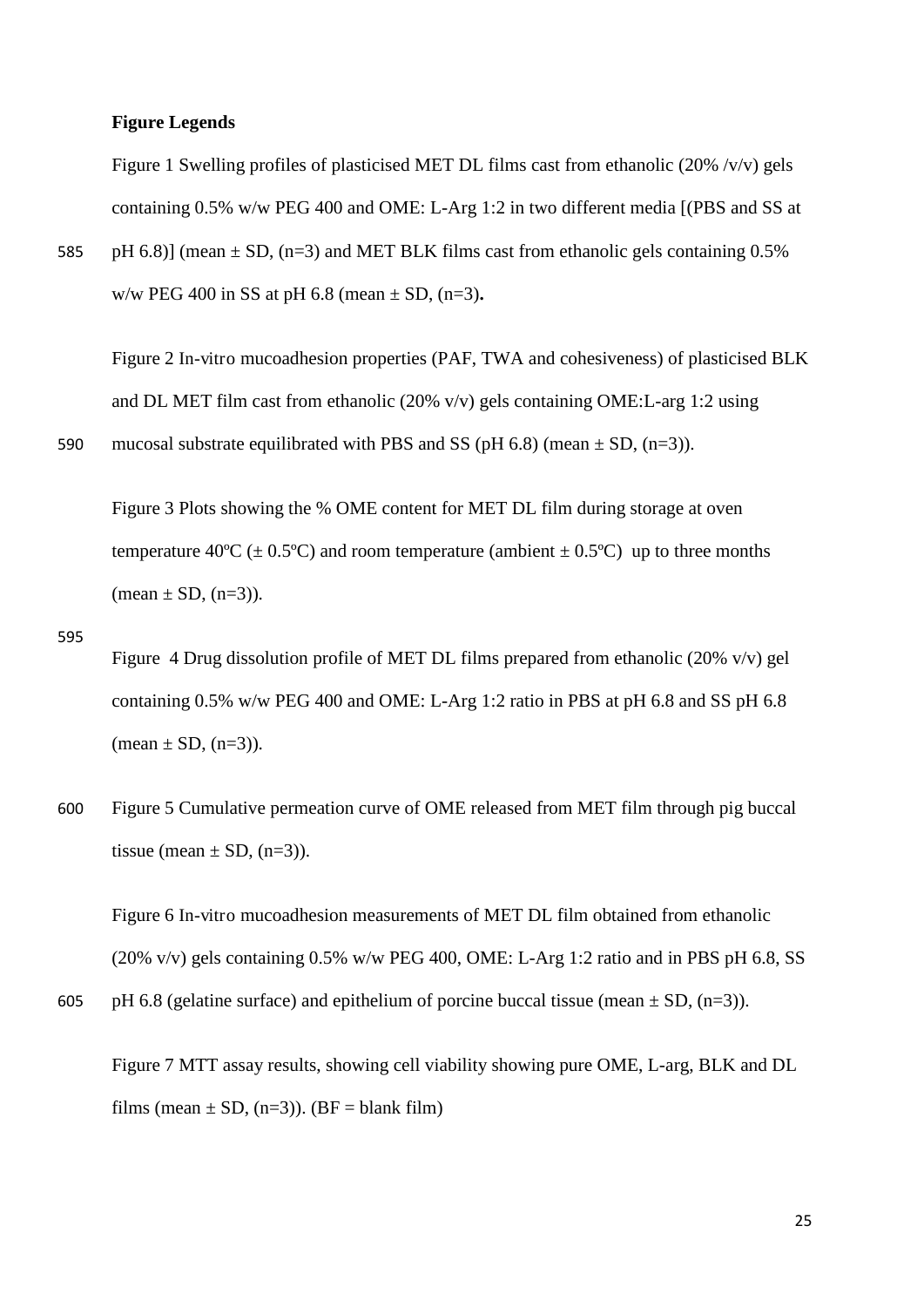#### 610 **REFERENCES**

Ammerman, N.C., Beier-sexton, M. Azad, A.F. 2008. Growth and maintenance of vero cell lines. Curr Protoc Microbiol. DOI: 10.1002/9780471729259.mca04es11.

Amores, S., Lauroba, J., Calpena, A., Colom, H., Gimeno, A., Domenech, J. 2014. A 615 comparative ex vivo drug permeation study of beta-blockers through porcine buccal mucosa. Int J Pharm. 468(1–2), 50–54.

Artusia, M, S. P. 2003. Buccal delivery of thiocolchicoside: in vitro and in vivo permeation studies. Int J of Pharm. 250(1), 203-213.

620

Asane, G.S., Nirmal, S.A., Rasal, K.B., Naik, A.A., Mahadik, M.S. 2008 Polymers for mucoadhesive drug delivery system: a current status, Drug Dev Ind Pharm. 34, 1246–1266.

Attia, M.A., El-Gibaly, I., Shaltout, S.E., Fetih, G.N. 2004. Transbuccal permeation, anti-625 inflammatory activity and clinical efficacy of piroxicam formulated in different gels. Int J Pharm. 276(1-2),11-28.

Ayensu, I., Mitchell, J. C. and Boateng, J. S. 2012. In vitro characterisation of chitosan based xerogels for potential buccal delivery of proteins, Carb Polym. 89(3), 935-941.

630

Boateng, J.S. Ayensu, I. 2014. Preparation and characterisation of laminated thiolated chitosan-based freeze-dried wafers for potential buccal delivery of macromolecules. Drug Dev Ind Pharm. 40(5), 611-618.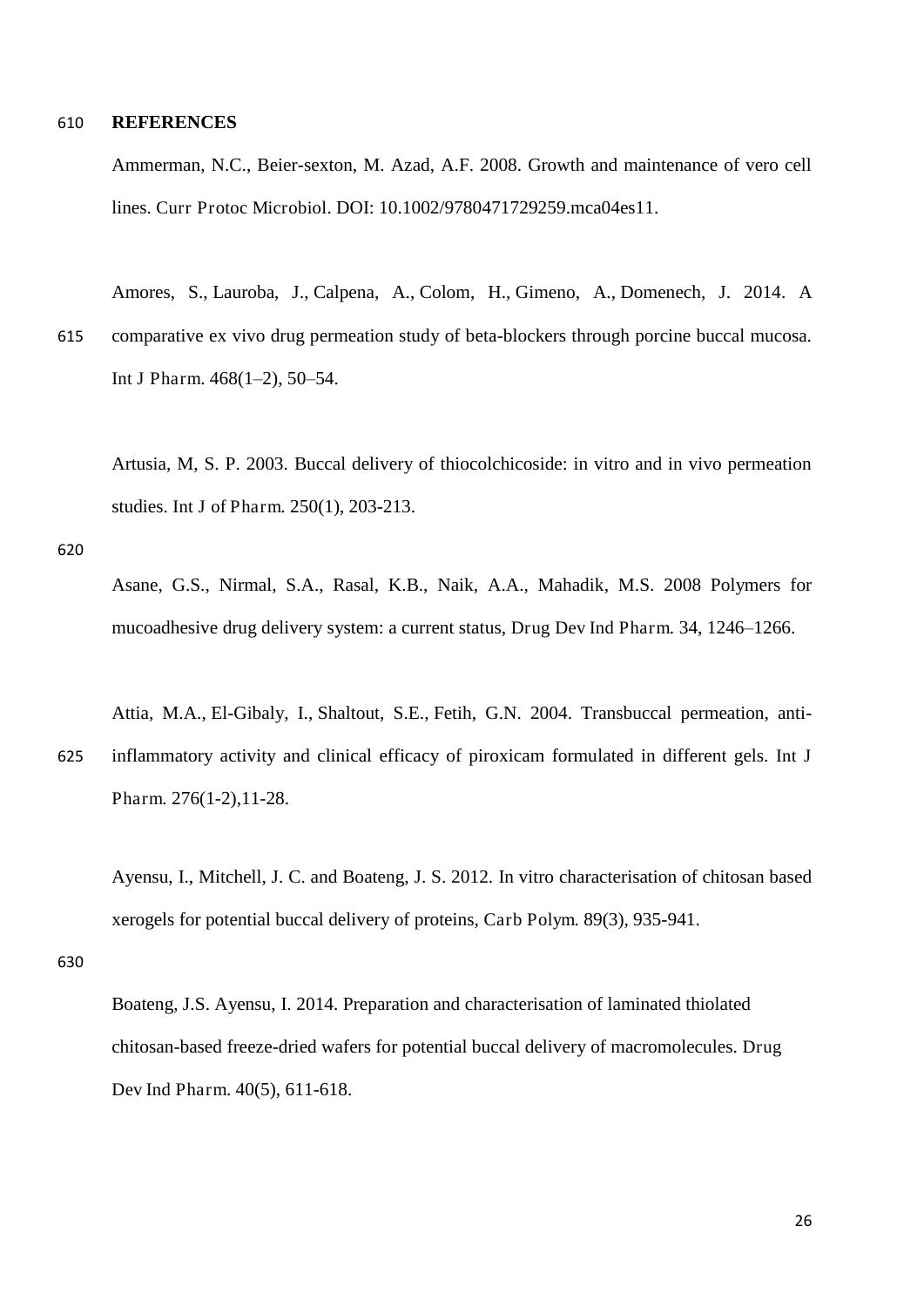635 Boateng, J.S., Mitchell, J.C., Pawar, H.V., Ayensu, I. 2014. Functional characterisation and permeation studies of lyophilized thiolated chitosan xerogels for buccal delivery of insulin. Pept Prot Lett. 21(11) 1163-1175.

Boateng, J.S., Matthews, K.H., Auffret, A.D., Humphrey, M.J., Eccleston, G.M., Stevens,

640 H.N.E. 2012. Comparison of the in vitro release characteristics of mucosal freeze-dried wafers and solvent cast films containing an insoluble drug. Drug Dev Ind Pharm. 38(1), 47- 54.

Boateng, J.S., Pawar, H.V., Tetteh J. 2015. Evaluation of in vitro wound adhesion

645 characteristics of composite film and wafer based dressings using texture analysis and FTIR spectroscopy: A chemometrics factor analysis approach. RSC Adv. 5, 107064-107075.

Boddupalli, B. M., Mohammed, Z. N. K., Nath, R. A. and Banji, D. 2010. Mucoadhesive drug delivery system: An overview. J Adv Pharm Techno Res. 1(4), 381.

#### 650

Chen, L.L., Chetty, D.J., Chien, Y.W. 1999. A mechanistic analysis to characterize oramucosal permeation properties. Int J Pharm. 184(1), 63-72.

Cotsa, P., Lobo, J.M.S. 2001. Modelling and comparison of dissolution profiles. Eur J Pharm 655 Sci. 3(2)123-133.

Cui, F., He, C., He, M., Cui, T., Yin, L., Qian, F., Yin, C. 2008. Preparation and evaluation of chitosan-ethylenediaminetetraacetic acid hydrogel films for the mucoadhesive transbuccal delivery of insulin. J Biomed Mater Res A. 89 (4), 1064-1071.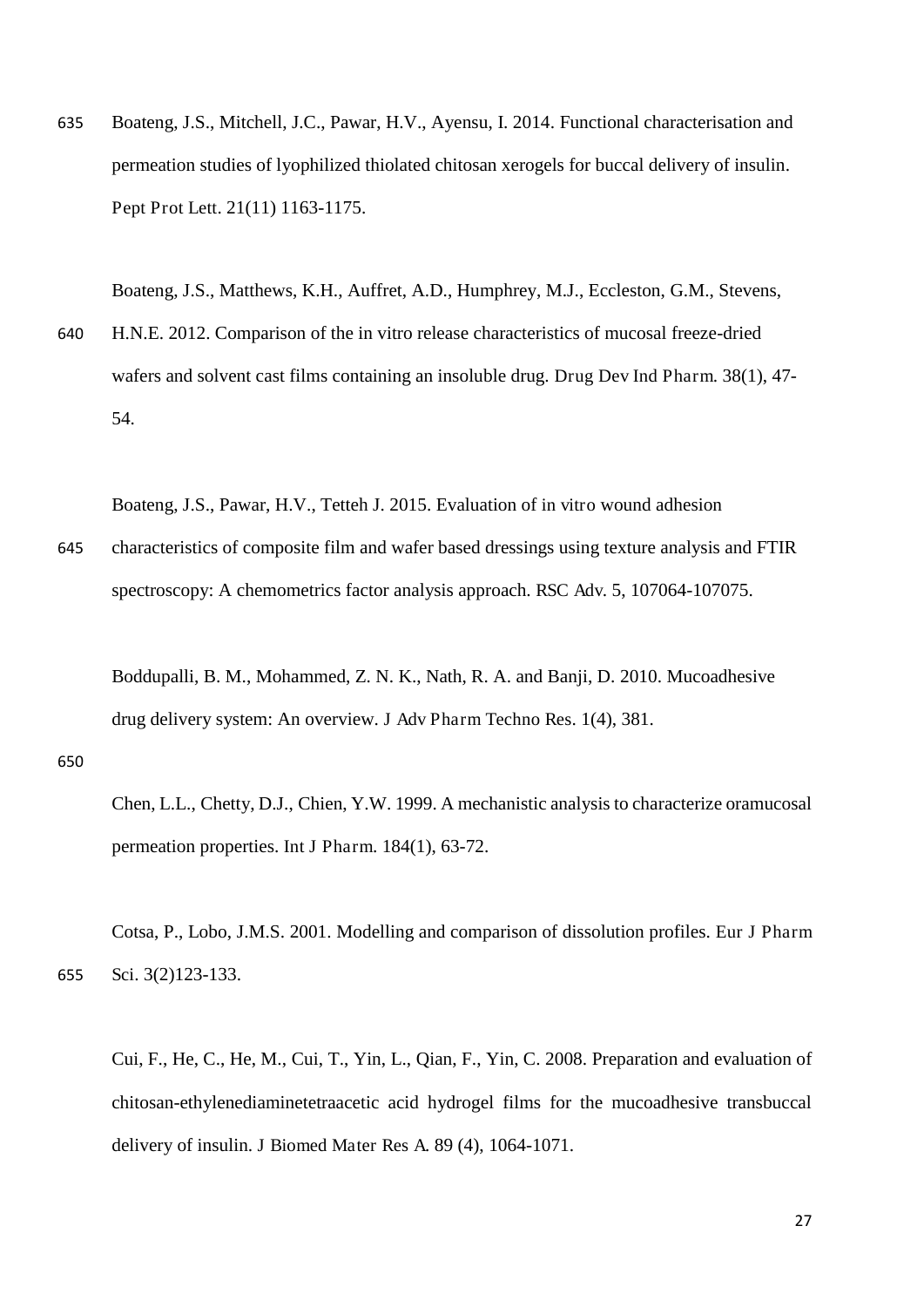Dash, S., Murthy, P. N., Nath, L., Chowdhury, P. 2010. Kinetic modelling on drug release from controlled drug delivery systems. Acta Pol Pharm. 67(3) 217 – 223.

De Caro, V., Giandalia, G., Siragusa, M.G., Paderni, C., Campisi, G., Giannola, L.I. 2008. 665 Evaluation of galantamine transbuccal absorption by reconstituted human oral epithelium and porcine tissue as buccal mucosa models: Part I. Eur J Pharm Biopharm. 70 (3), 869–873.

Del Consuelo, D.I., Falson, F., Guy, R.H., Jacques, Y. 2005. Transport of fentanyl through pig buccal and esophageal epithelia in vitro: influence of concentration and vehicle pH. Pharm 670 Res. 22(9)1525-1529.

Dowty, M.E., Knuth, K.E., Irons, B.K., Robinson, J.R. (1992) Transport of thyrotropin releasing hormone in rabbit buccal mucosa in vitro. Pharm Res. 1113-1122.

675 Eggerth, R.M., Rashidbaigi, Z.A., M. M. (1987). Evaluation of hamster cheek pouch as a model for buccal absorption. Proceed Int Symp Control Rel Bioact Mater. 180-181.

Ekwall, B., Silano, V., Stammati, P., Zucco, F. (1990) Toxicity test with mammalian cell cultures In Short-term Toxicity test for non-genotoxic effects, Ed Bourdeau P et al., chapter 7, 680 pp75-93, John Wiley and Sons Ltd, US.

Fass, R.1., Fennerty, M.B., Ofman, J.J., Gralnek, I.M, Johnson, C., Camargo, E., Sampliner, R.E., 1998. The Clinical and Economic Value of a Short Course of Omeprazole in Patients With Noncardiac Chest Pain. Gastroenterol. 115(1) 42-49.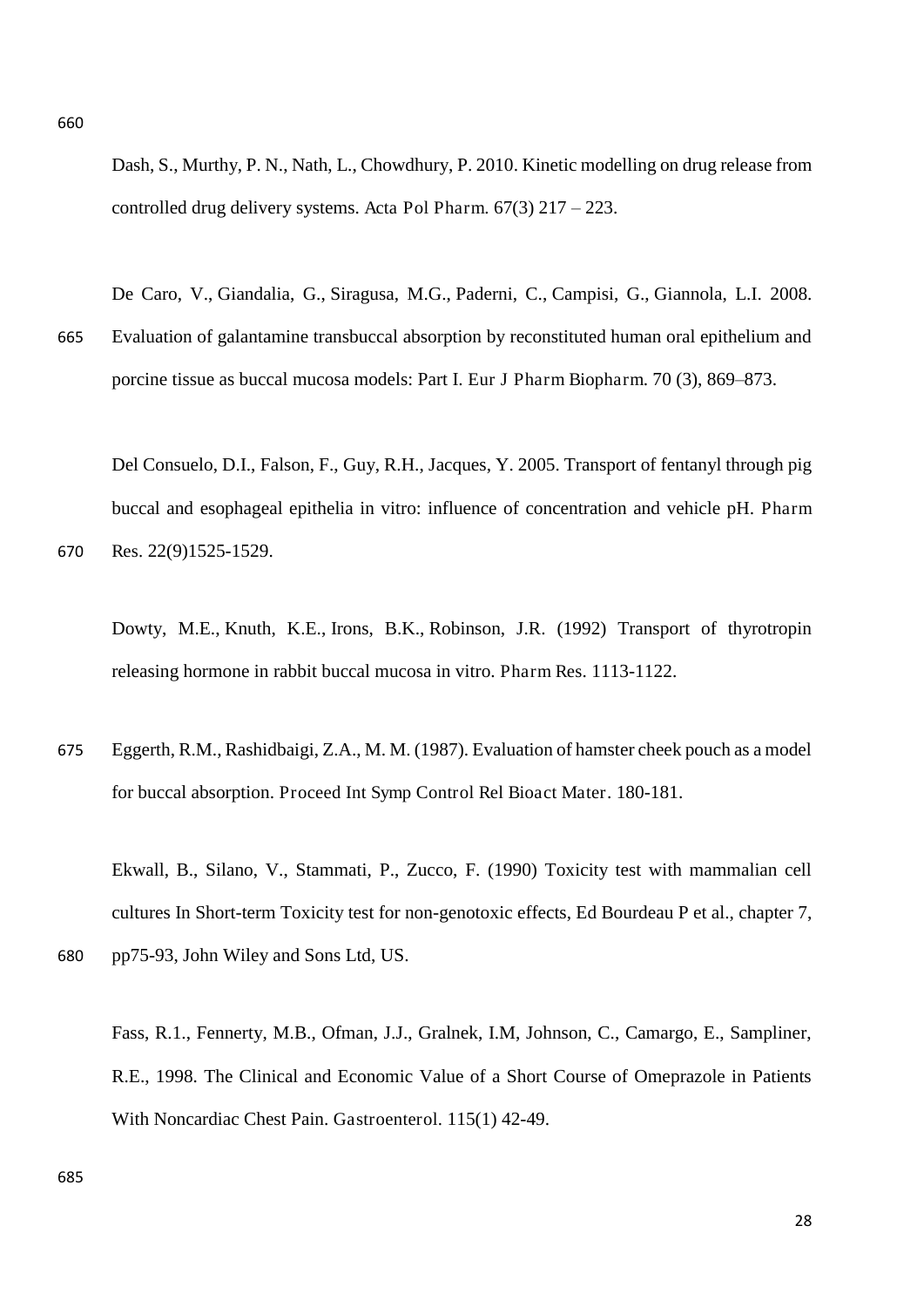Figueiras A, Sarraguça J, Pais A, Carvalho R, and Veiga F. 2010. The Role of L-arginine in Inclusion Complexes of Omeprazole with cyclodextrins. AAPS PharmSciTech. 11(1) 233-240.

Franz-Montan, M., Serpe, L., Martinelli, C.C., da Silva, C.B., Santos, C.P., Novaes, 690 P.D., Volpato, M.C., de Paula, E., Lopez, R.F., Groppo, F.C. 2015. Evaluation of different pig oral mucosa sites as permeability barrier models for drug permeation studies. Eur J Pharm Sci. [\(In Press\)](http://www.sciencedirect.com/science/journal/aip/09280987) doi:10.1016/j.ejps.2015.09.021.

Fu, Y., Kao, W.J. 2010. Drug release Kinetics and transport mechanisms of non-degradable 695 polymeric delivery system. Expert Opin Drug Deliv. 7(4) 429-444.

Galey, W.R., Lonsdale, H.K., Nacht, S. 1976. The in vitro permeability of skin and buccal mucosa to selected drugs and tritiated water, J. Invest. Demat. 67(6), 713-717.

700 Giovino, C., Ayensu, I., Tetteh, J., Boateng, J.S. 2013. An integrated buccal delivery system combining chitosan films impregnated with peptide loaded PEG-b-PLA nanoparticles. Coll Surf B: Biointerf. 112, 9-15.

International Conference on Harmonization. 2003. Guidelines on stability conditions.

705

Iuga, C., Bojita, M. 2010. Stability study of omeprazole. Famacia, 52(2), 203 – 210.

Kendall, M.J. 2003. Review article: esomeprazole the first proton pump inhibitor to be developed as an isomer. Alment Pharmacol Ther. 1, 1-4.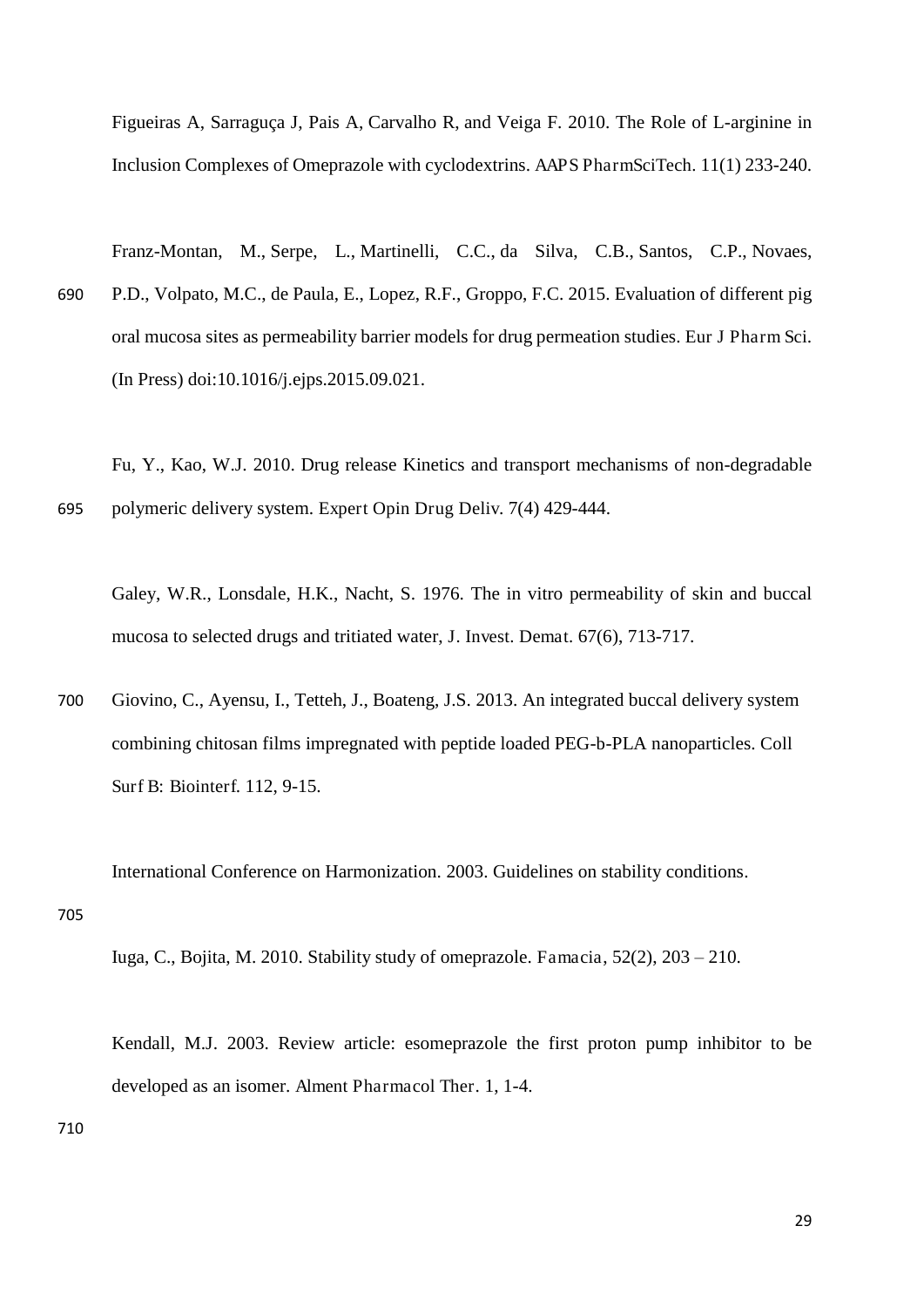Khan, S., Boateng, J.S., Mitchell, J., Trivedi, V. 2015. Formulation, Characterisation and Stabilisation of Buccal Films for Paediatric Drug Delivery of Omeprazole. AAPS PharmSciTech DOI 10.1208/s12249-014-0268-7.

715 Koschier, F., Kostrubsky, V., Toole, C., Gallo, M.A. 2011. In vitro effect of ethanol and mouthrinse on permeability in an oral buccal mucosal tissue contruct. Food Chem. 49(10) 2524-2529.

Kulkarni, U., Mahalingam, R., Pather, I., Li, X., Jasti, B. 2010. Porcine buccal mucosa as in

720 vitro model: effect of biological and experimental variables. J Pharm Sci. 99(3), 1265-1277.

Lind, T, Cederberg, C, Ekenved, G, Haglund, U., Olbe, L. 1983. Effect of omeprazole-a gastric proton pump inhibitor-on pentagastrin stimulated acid secretion in man. Gut. 24,270- 276.

#### 725

Longer M, Robison J. 1986. Fundamental aspects of bioadhesion, Pharm. Int. 7, 114-117.

Lui, F., Ranmal, S., Batchelor, H.K., Orlu-Gul, M., Ernest, T.B., Thomas, I.W., Flanagan, T., Tuleu, C. 2014. Patient-Centred Pharmaceutical Design to Improve Acceptability of

730 Medicines: Similarities and Differences in Paediatric and Geriatric Populations. Drugs. 74(16), 1871–1889.

Nair, M., Chien, Y.W. 1993. Buccal delivery of progestational steroids: l. Characterization of barrier properties and effect of penetrant hydrophilicity. Int J Pharm. 89(1), 41-49.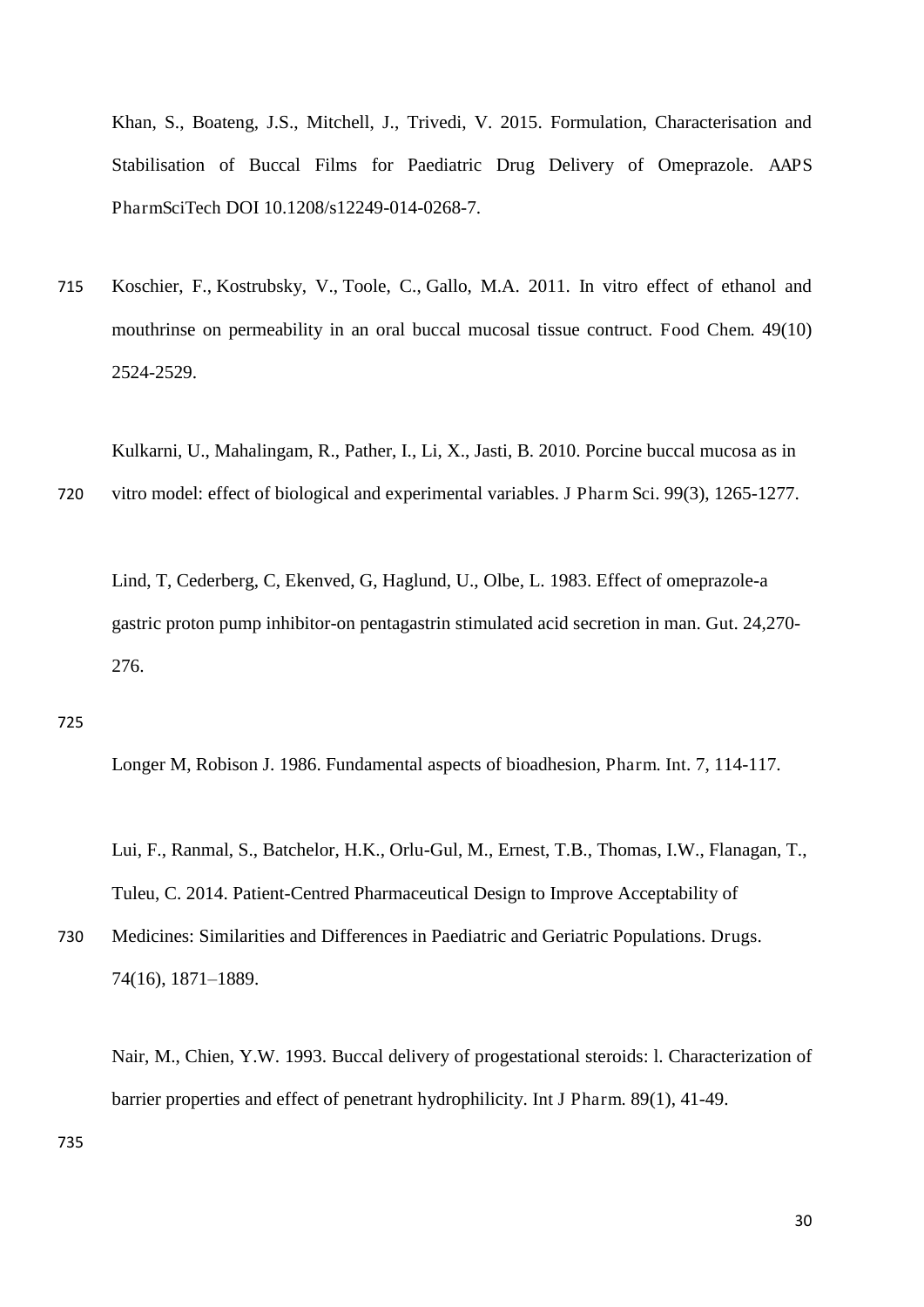Nishioka, K., Nagao, T., Urushidani, T., 1999. Correlation between acid secretion and proton pump activity during inhibition by the proton pump inhibitors omeprazole and pantoprazole. Biochem Pharmacol. 58, 1349-1359.

740 Nunn, T., Williams, J. 2005. Formulation of medicines for children. Br J Clin Pharmacol. 59(6), 674-676.

Palacio, M. L., Schricker, S. R., Bhushan, B. 2012. Bio-adhesion of various proteins on random, diblock and triblock copolymers surface and the effect of pH condition. J R Soc Interf. 8(58), 630-640.

745

Patel, V.F., Liu, F., Brown, M.B. 2012. Modelling the oral cavity: In vitro and in vivo evaluation of buccal delivery systems. J control release. 161(3), 746-756.

Peh, K.K., Wong, C.F. 1999. Polymer films as vehicle for buccal delivery: Swelling, 750 Mechanical, and Bio-adhesive properties. J Pharm Pharma Sci. 2(2)53-61.

Roy, S., Pal, K., Anis, A., Pramanik, K., Prabhakar, B. 2009. Polymers in mucoadhesive drugdelivery systems: A Brief Note', Design Monom Polym. 12(6), 483-495.

755 Salamat-Miller, N., Chittchang, M., Johnston, T.P. 2005. The use of mucoadhesive polymers in buccal drug delivery, Adv Drug Deliv Rev. 57, 1666–1691.

Sandri, G., Rossi, S., Ferrari, F., Bonferoni, M.C., Muzzarelli, C., Caramella, C. 2004. Assessment of chitosan derivatives as buccal and vaginal penetration enhancers. Eur J Pharm 760 Sci. 21(2-3), 351-359.